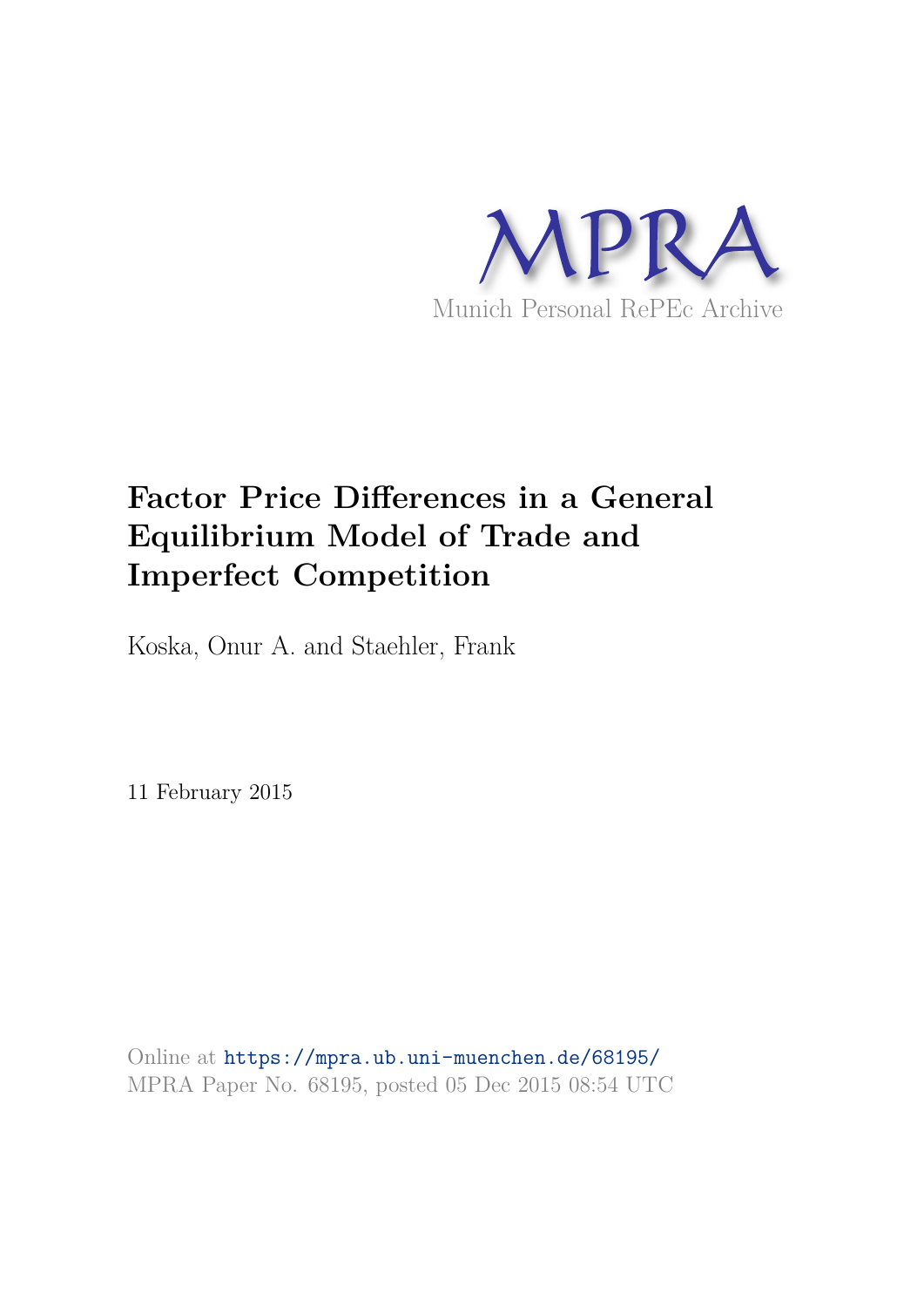# Factor Price Differences in a General Equilibrium Model of Trade and Imperfect Competition

Onur A. Koska<sup>1</sup> Frank Stähler<sup>2</sup>

This version: February 11, 2015

<sup>1</sup>Corresponding Author. Department of Economics, University of Tübingen, Mohlstr. 36 (V4), D-72074 Tübingen, Germany, onur.koska@uni-tuebingen.de

<sup>2</sup>Department of Economics, University of Tübingen and CESifo, Mohlstr. 36 (V4), D-72074 Tübingen, Germany, frank.staehler@uni-tuebingen.de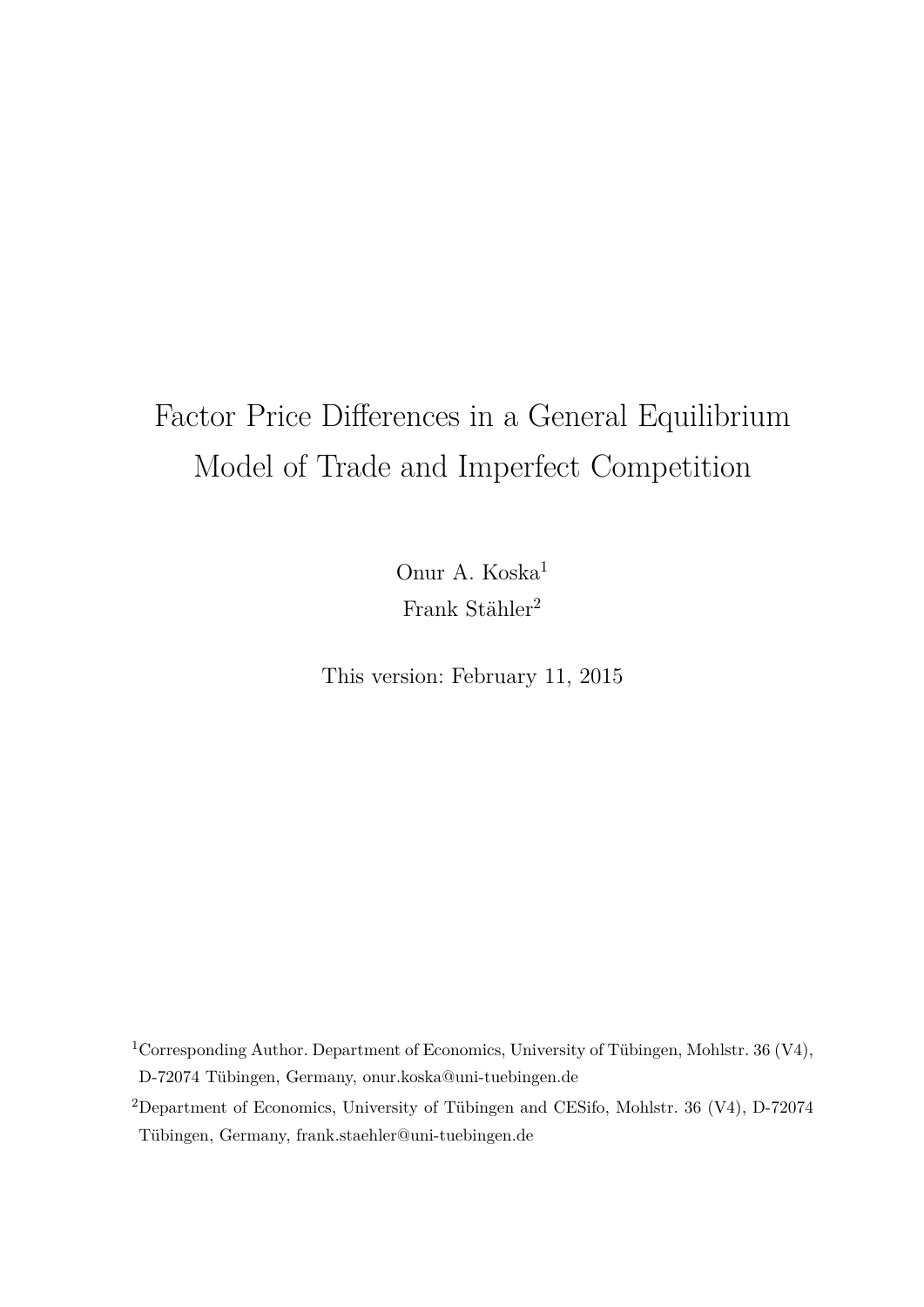#### **Abstract**

Except for the famous Dornbusch-Fischer-Samuelson (DFS) models, most general equilibrium models of trade rely on factor price equalization. The DFS models demonstrate the gains from trade without factor price equalization under perfect competition. This paper employs a general equilibrium model of oligopolistic competition which implies distortions both at the intensive and extensive margin. If factor prices do not equalize, imperfect competition will not reverse the specialization pattern. However, mutual gains from trade are not guaranteed, but one country may be worse off by trade.

#### **JEL-Classification:** F12, D50.

**Keywords:** Oligopolistic competition, general equilibrium, international trade, factor price differences.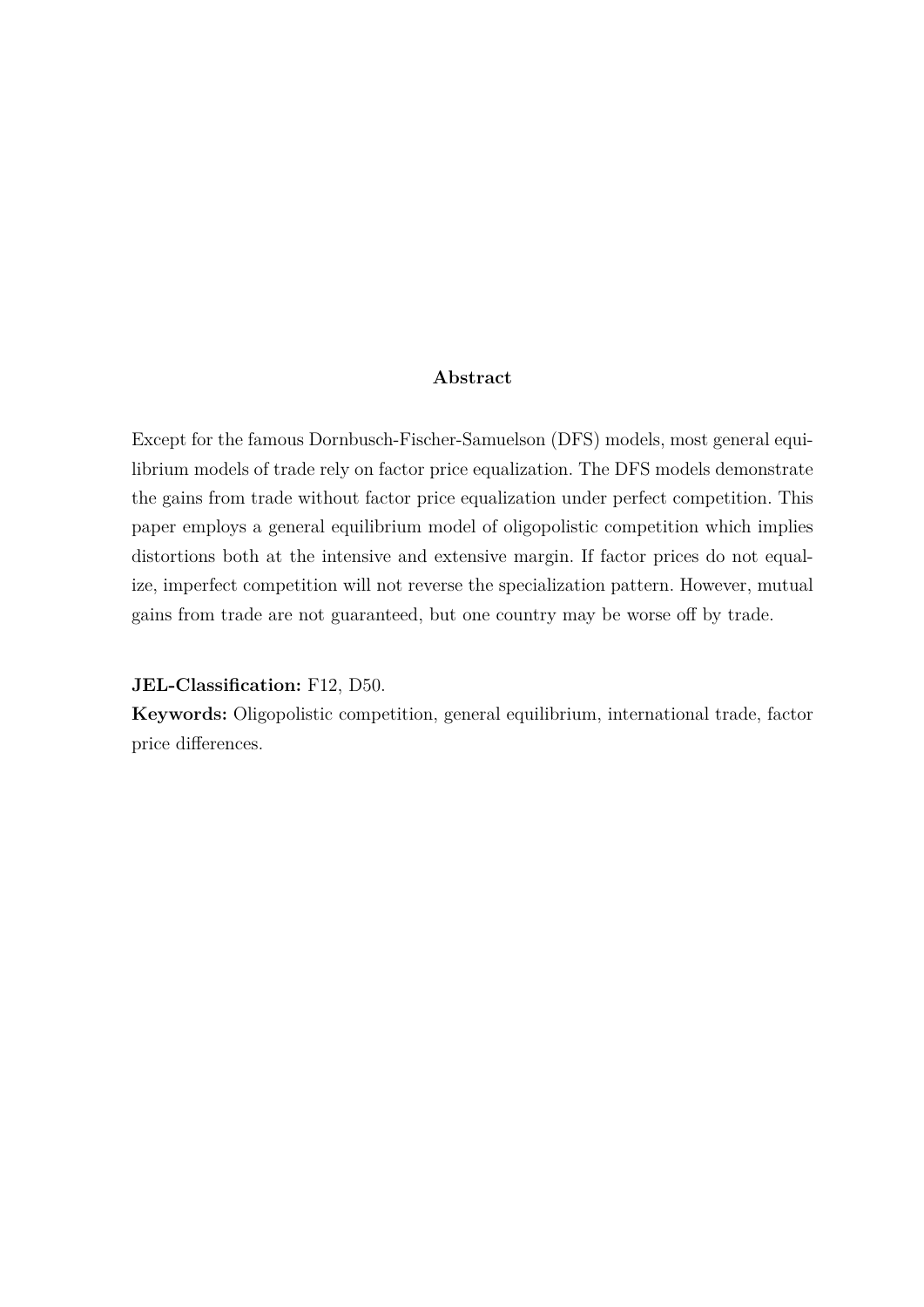## **1 Introduction**

Traditional models of trade discuss mostly the incentives for and the outcomes of trade between relatively similar countries, an implication of which is that factor prices across countries are equalized. While this seems to be consistent with the observation of significantly large intra-industry trade volumes between countries with similar factor endowments, factor price equalization has found little empirical support. Once the trading partners are sufficiently different (in terms of size, in terms of factor endowments, or in terms of production technology, etc.), it is a well-established result that factor prices will no longer be equalized.<sup>1</sup> The consequences of trade when factor prices are different across countries are, however, not well scrutinized in the trade literature. This paper hence contributes to the literature by delineating the implications of different factor prices across countries, originating from factor endowment differences across countries, on the patterns of and gains from trade, in a multi-industry general equilibrium model of oligopolistic competition with free market entry and exit of firms. The model features two factors of production: capital which is used to establish firms, and labor which is used for production.

It is mainly the literature on the economics of multinational firms and vertical integration that focuses on the implications of different factor prices across countries. Helpman (1984), for example, shows in a general equilibrium framework that when countries are sufficiently asymmetric in terms of their relative factor endowments, factor prices will not equalize in equilibrium, which generates incentives for firms to vertically integrate. Also he finds that the extent of multinationality increases with an increase in the difference between relative factor endowments of the trading partners. In his model, the relative factor prices across countries tend to converge, especially with sufficiently large number of multinational firms: the existence of multinationals puts a downward (upward) pressure on the wage-rental ratio in the capital-abundant (labor-abundant) country. Similarly, in a general equilibrium framework, Feenstra and Hanson (1997) study the labor market consequences of vertical integration between North (the USA) and South (Mexico). They show that different factor prices across countries lead firms to vertically integrate, and that capital flows from a capital- (and skilled-labor-) abundant (North) country to an unskilled-labor-abundant (South) country increase demand

<sup>&</sup>lt;sup>1</sup>For instance, by introducing differences in country size as measured by labor endowments, the only factor of production, Krugman (1980) shows that the wage rate is necessarily higher in the larger country.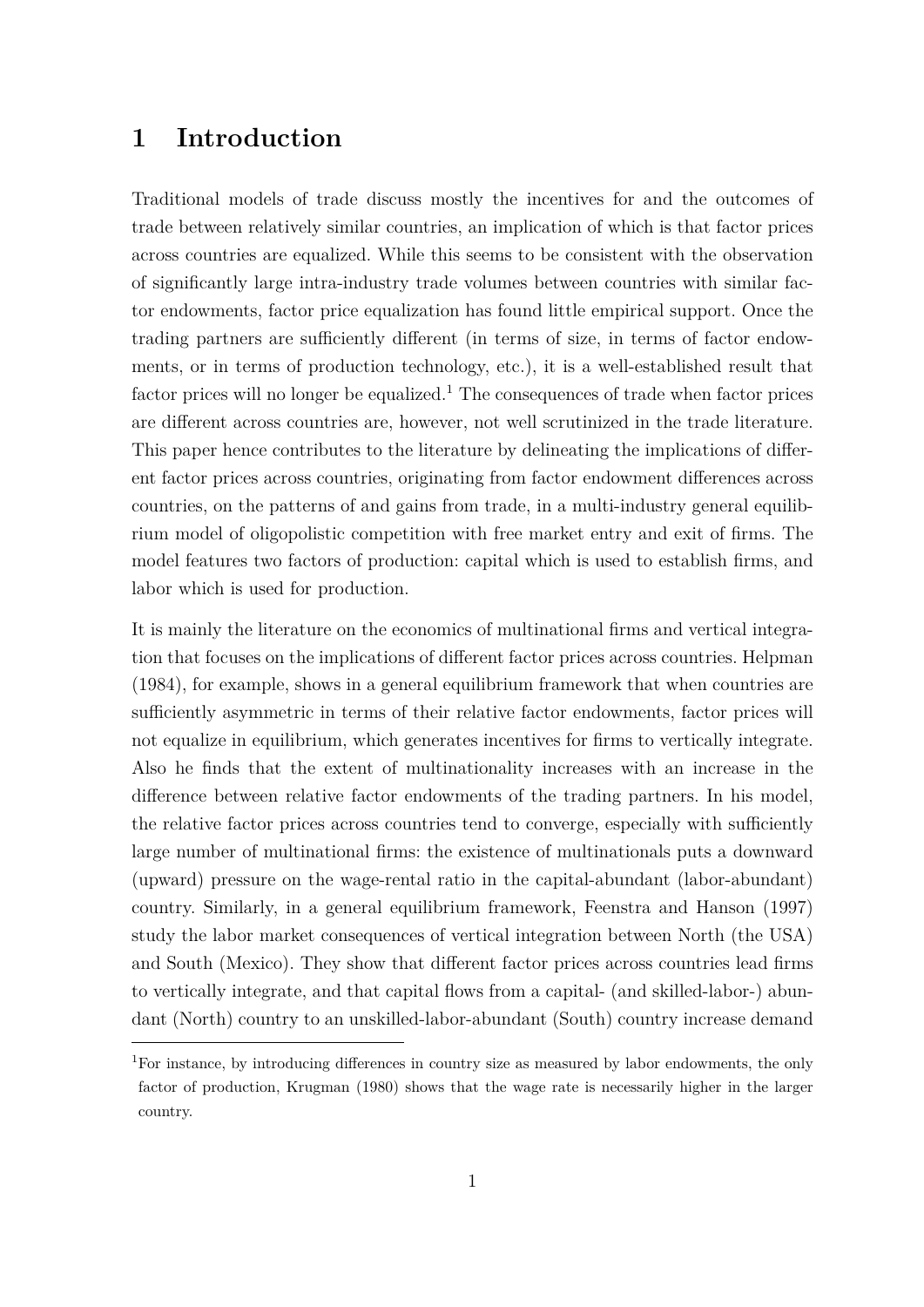for skills and the average skill intensity in both countries, which can explain the increase in the skill premium in both the USA and Mexico in the late  $1980s.<sup>2</sup>$ 

In this paper, we do not focus on multinational activities, but on the effects of trade when factor prices do not equalize across countries. The model we employ can be seen as an extenstion of the famous Dornbusch-Fischer-Samuelson (DFS) model, Dornbusch *et al.* (1980), who demonstrate the gains from trade without factor price equalization under perfect competition. We depart from the DFS model, and from the standard approach to imperfect competition and trade (e.g., a general equilibrium model of monopolistic competition as in Krugman, 1980), by considering a model in which all commodity markets are imperfectly competitive, and there are economies of scale in all industries. The modeling approach in this paper is also different from Markusen (1981), who employs a two-sector model that features one monopoly and one perfectly competitive industry, and focuses on the implications of trade that originates from country size differences. He shows that factor prices do not equalize across countries of different size, and that welfare in a smaller country unambiguously increases, whereas the welfare implications of trade are ambiguous in a larger country.

Our model setup in this study is similar to Koska and Stähler (2014), building on the famous Dornbusch-Fischer-Samuelson (DFS) model, but we now accommodate factor price differences. Koska and Stähler (2014) focus only on trade equilibria with equal factor prices across countries, while the model here scrutinizes the role of different factor prices across countries: we look at inter-industry trade between countries that are sufficiently different in their factor endowments (e.g., North-South or South-North trade).<sup>3</sup> In this setup, domestic and foreign firms cannot coexist in the same industry. However, oligopolistic competition does not reverse the specialization patterns as they are well known from classical trade models: the capital-abundant country is a net exporter of capital services and a net importer of labor services as embodied in trade. Unless one country specializes in production of a sufficiently small range of goods, the wage-rental ratio increases in both countries. If the countries are sufficiently asymmetric in terms of their capital endowments, then a beneficial rationalization effect of free trade

<sup>2</sup>Feenstra and Hanson (1997) discuss that similar results hold also with an increase in capital endowments of both countries as long as the increase is more in South, or with technological progress in both countries as long as it is at a faster rate in South.

<sup>&</sup>lt;sup>3</sup>Volumes of trade between countries with sufficiently different factor endowments are sginificantly large. UNCTAD (2013), for instance, reports that North-South and South-North trade comprises, approximately, 40 per cent of global trade.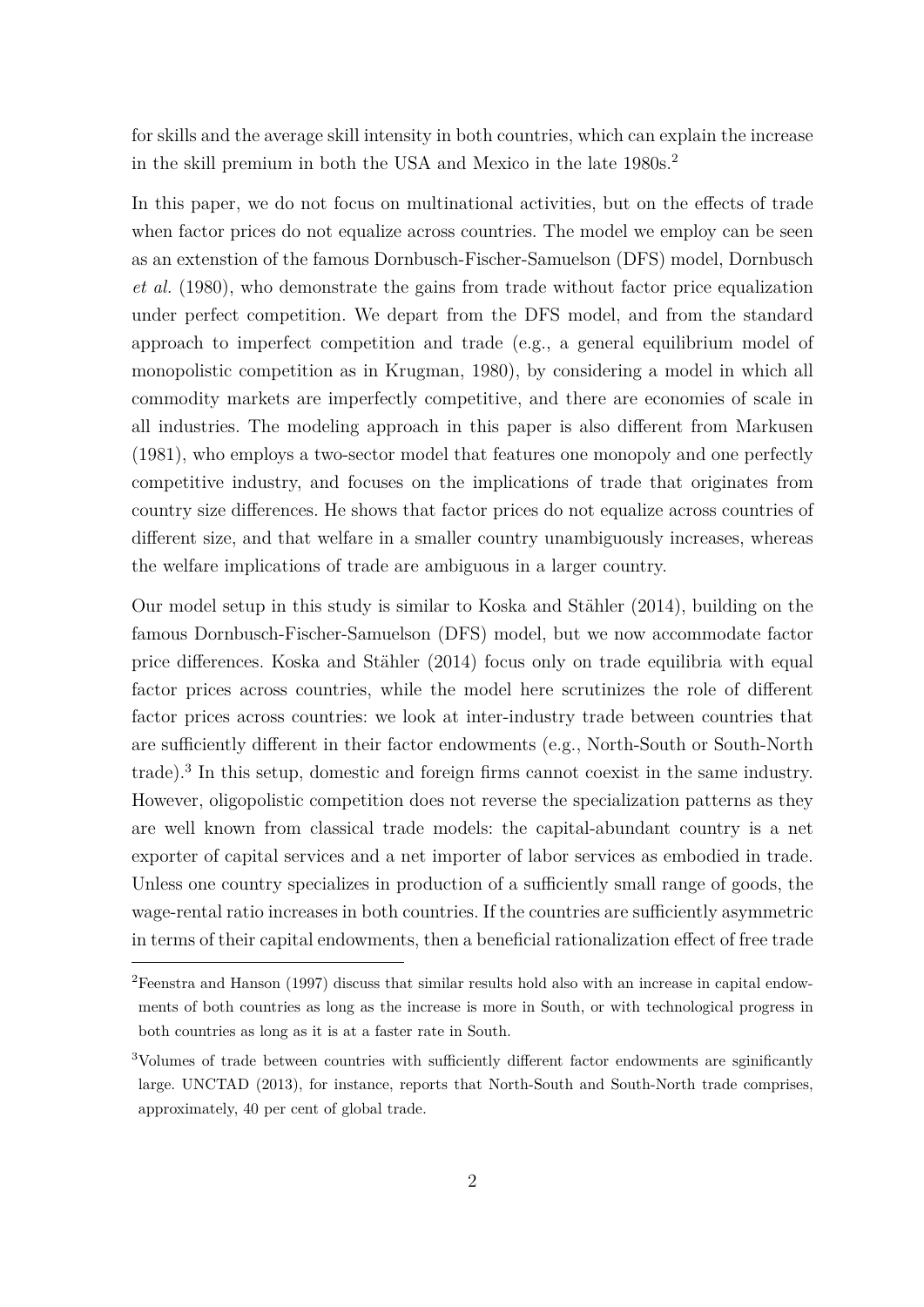under different factor prices will be materialized unambiguously (via a decrease in the number of firms) in industries that are hosted by the relatively labor-abundant country, whereas the trade-induced changes in firm size and/or per-capita consumption are ambiguous. According to our simulation results, a sufficient increase in the capital stock of the capital-abundant country - so that the countries become sufficiently asymmetric in terms of factor endowments - reduces welfare in the capital-abundant country, while increasing welfare in the labor-abundant country.

The remainder of the paper is organized as follows. Section 2 introduces the model and discusses the autarky equilibrium. Section 3 scrutinizes the equilibrium with no factor price equalization (NFPE) and discusses the implications of inter-industry trade. Section 4 delineates trade-induced changes in per-capita consumption, discusses welfare implications, and presents simulation results. Section 5 offers some concluding remarks. For convenience, we have relegated most proofs and technical details to the Appendix section.

## **2 The model**

We consider two countries: Home (North) and Foreign (South). All variables that are specific to Foreign are presented with (∗). Each country is endowed with labor (*L* or  $L^*$ ) and capital (*K* or  $K^*$ ). Factor endowments are fixed in each country: there is no factor mobility across countries. In each country, capital is used to establish a firm, and labor is used for producing output. There is a continuum of goods, indexed by  $z \in [0, 1]$ . Households are symmetric and have Cobb-Douglas-type preferences, represented by the utility function  $U = \int_0^1 \ln(\hat{y}(z)) dz$  where  $\hat{y}(z)$  denotes per-capita consumption of commodity *z*. In autarky, the aggregate output of industry *z* in Home is  $Y(z) = L\hat{y}(z)$ , and in Foreign is  $Y^*(z) = L^*\hat{y}^*(z)$ , leading to an inverse demand function  $p(z) = I/Y(z)$  in Home, and  $p^*(z) = I^*/Y^*(z)$  in Foreign, where *I* and  $I^*$ denote, respectively, Home and Foreign income, and  $p(z)$  and  $p^*(z)$  denote the price of good *z* in Home and Foreign, respectively. The profit of firm *i* in industry *z* that is hosted by Home, denoted  $\Pi_i(z)$ , and by Foreign, denoted  $\Pi_i^*(z)$ , is respectively, equal to

$$
\Pi_i(z) = (p(z) - \lambda(z)w)y_i(z) - r\kappa(z), \ \Pi_i^*(z) = (p^*(z) - \lambda(z)w^*)y_i^*(z) - r^*\kappa(z), \tag{1}
$$

where  $w$  and  $w^*$  denote, respectively, Home and Foreign labor wages; and  $r$  and  $r^*$ denote, respectively, the rental rate in Home and in Foreign. Firm-level outputs are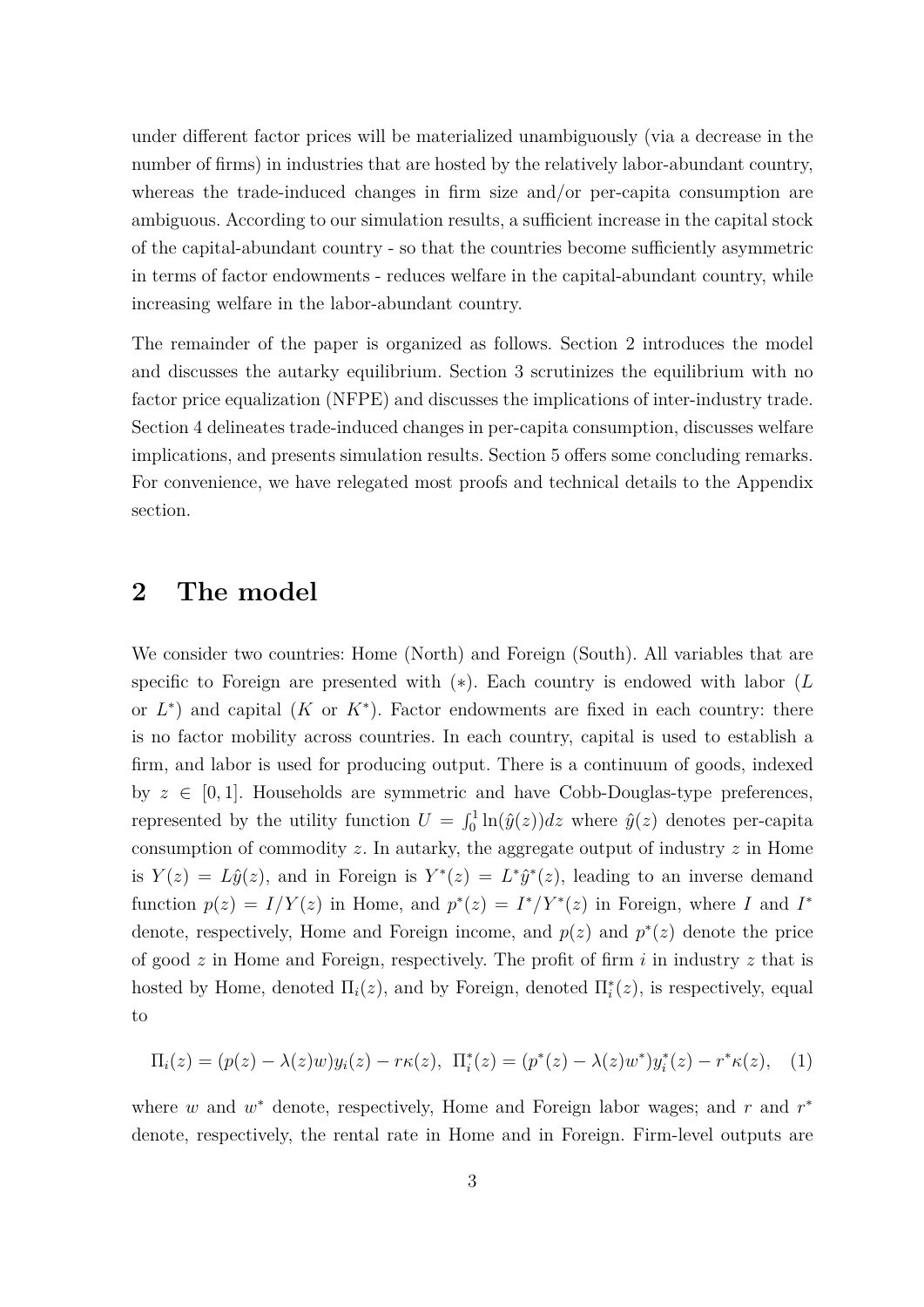denoted by  $y_i(z)$  in Home, and by  $y_i^*$  $i^*(z)$  in Foreign. The aggregate output of industry  $z$ is equal to  $Y(z) = \sum_i y_i(z)$  in Home and  $Y^*(z) = \sum_i y_i^*$  $i^*(z)$  in Foreign. In each country, all firms within industry *z* are symmetric:  $Y(z) = n(z)y_i(z)$  in (Home) equilibrium, and  $Y^*(z) = n^*(z)y_i^*$  $i^*(z)$  in (Foreign) equilibrium, where  $n(z)$  and  $n^*(z)$  denote, respectively, the number of active Home and Foreign firms in industry *z*. For a given industry *z*, the labor input requirement, denoted  $\lambda(z)$ , is the same in Home and in Foreign. Also, in each country, firms have to make an investment of size  $\kappa(z) > 0$  that allows for entry into industry *z*. It is the cost of establishing a firm in industry *z*.

Industries are ranked, without loss of generality, according to the capital input requirements, such that *z* decreases strictly with the capital input requirement  $\kappa$ :  $\kappa'(z) < 0$ . That said, the model puts no restriction on the behavior of labor input requirements, nor does it put any restriction on firm entry or on firm output. In particular, the model considers a two-stage game, in which firms compete by strategic substitutes in the sense of Bulow *et al.* (1985). In the first stage, firms decide on their entry into industry *z*. In the second stage, they decide on their outputs. This game structure is strategically equivalent to one in which firms, after having made their market-entry investments, choose their capacities and hire labor to produce maximum outputs before they will compete by prices (see, for example, Kreps and Scheinkman, 1983). We solve the game backwards. Firms are risk-neutral and maximize their profits, given by eq. (1), for a given wage and rental rate, and for a given income level.<sup>4</sup> In the autarky equilibrium, a firm, operating in industry *z* that is hosted by Home and by Foreign, maximizes its profit by producing, respectively,

$$
y_i(z) = \frac{I}{\lambda(z)w} \frac{n(z) - 1}{n(z)^2}, \quad y_i^*(z) = \frac{I^*}{\lambda(z)w^*} \frac{n^*(z) - 1}{n^*(z)^2}.
$$

As there is free entry/exit of firms, all firms make zero profits.<sup>5</sup> In equilibrium, ignoring the integer constraint, the zero-profit condition leads to

$$
n(z) = \sqrt{\frac{I}{r\kappa(z)}}, \quad n^*(z) = \sqrt{\frac{I^*}{r^*\kappa(z)}}.
$$

<sup>4</sup>Firms compete for resources without considering their influence on factor prices (and thus on national income). That is, firms can exercise market power only in their respective commodity markets, while they have no influence on factor markets, because there is a sufficiently large number of industries. For discussions of this, see Neary (2007; 2009), and Neary and Tharakan (2012).

 ${}^{5}P$ ositive profits in an industry would rise capital demand, reducing industry profits due to firm entry into that industry, whereas negative profits would reduce capital demand, increasing industry profits due to firms exiting that industry. In response to changes in capital demand, also the rental would change, but this effect is not taken into account by potential entrants.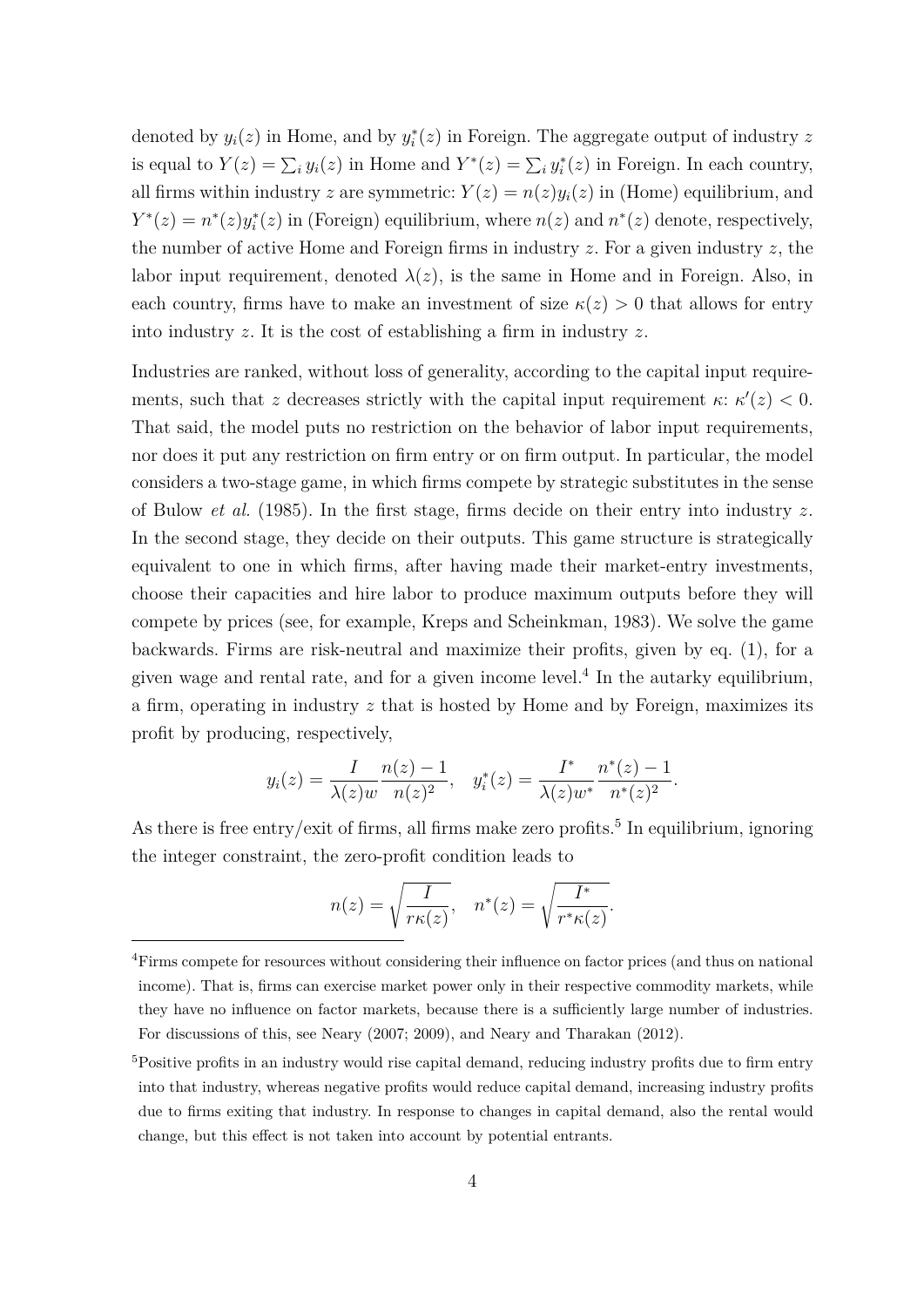The model focuses on oligopolistically competitive commodity markets, which warrants  $n(z) \geq 2$  and  $n^*(z) \geq 2$ . That is,  $\sqrt{r\kappa(z)/I} \leq 1/2$  and  $\sqrt{r^*\kappa(z)/I^*} \leq 1/2$ . We shall note that the market for capital is perfectly competitive, so firm ownership is diversified and capital owners take *r* as given. They have no influence on the behavior of firms, and thus the price normalization problem cannot arise as in Dierker *et al.* (2003), and Dierker and Dierker (2006). To ensure that at least two firms will be established in each industry, we assume, throughout the paper, that each country is endowed with sufficient capital, such that  $K > 2\kappa(0) \geq 2\Omega^2$  and  $K^* > 2\kappa(0) \geq 2\Omega^2$ , where the last inequality follows from the ranking of industries. Note that  $\Omega \equiv \int_0^1$  $\sqrt{\kappa(z)}dz$ . This assumption also guarantees that firm and industry outputs in equilibrium, which are given (respectively for Home and for Foreign) by eq. (2), are strictly positive:

$$
y_i(z) = \frac{r\kappa(z)}{\lambda(z)w} \left( \sqrt{\frac{I}{r\kappa(z)}} - 1 \right), \qquad Y(z) = \frac{\sqrt{Ir\kappa(z)}}{\lambda(z)w} \left( \sqrt{\frac{I}{r\kappa(z)}} - 1 \right); \qquad (2)
$$
  

$$
y_i^*(z) = \frac{r^*\kappa(z)}{\lambda(z)w^*} \left( \sqrt{\frac{I^*}{r^*\kappa(z)}} - 1 \right), \qquad Y^*(z) = \frac{\sqrt{I^*r^*\kappa(z)}}{\lambda(z)w^*} \left( \sqrt{\frac{I^*}{r^*\kappa(z)}} - 1 \right).
$$

By using eq. (2), labor and capital demand of industry *z*, respectively for Home and for Foreign, can be expressed as

$$
L(z) = \lambda(z)Y(z) = \frac{I}{w} - \frac{\sqrt{Ir\kappa(z)}}{w}, \qquad K(z) = \kappa(z)n(z) = \sqrt{\frac{I}{r}}\sqrt{\kappa(z)}, \qquad (3)
$$

$$
L^*(z) = \lambda(z)Y^*(z) = \frac{I^*}{w^*} - \frac{\sqrt{I^*r^*\kappa(z)}}{w^*}, \quad K^*(z) = \kappa(z)n^*(z) = \sqrt{\frac{I^*}{r^*}}\sqrt{\kappa(z)}.
$$

Throughout out the paper, the ratio between the establishment and operating inputs, denoted  $\mu(z)$  and  $\mu^*(z)$ , is referred to as the capital intensity, which is endogenous in the model. We can use eq. (3) and show that the capital intensity of industry *z*, hosted by Home and by Foreign, are, respectively, given by eq. (4):

$$
\mu(z) \equiv K(z)/L(z) = \frac{\frac{w}{r}}{\sqrt{\frac{I}{r\kappa(z)}} - 1}, \quad \mu^*(z) \equiv K^*(z)/L^*(z) = \frac{\frac{w^*}{r^*}}{\sqrt{\frac{I^*}{r^*\kappa(z)}} - 1} \tag{4}
$$

Eq. (3) and eq. (4) show that, irrespective of the labor input requirement, more capitalintensive industries demand more capital  $(K'(z) \leq 0$  and  $K^{*'}(z) \leq 0$ ) and less labor  $(L'(z) \geq 0$  and  $L^{*\prime}(z) \geq 0$ , and that the capital intensity increases with the capital input requirement  $(\mu'(z) \leq 0$  and  $\mu^{*'}(z) \leq 0$ .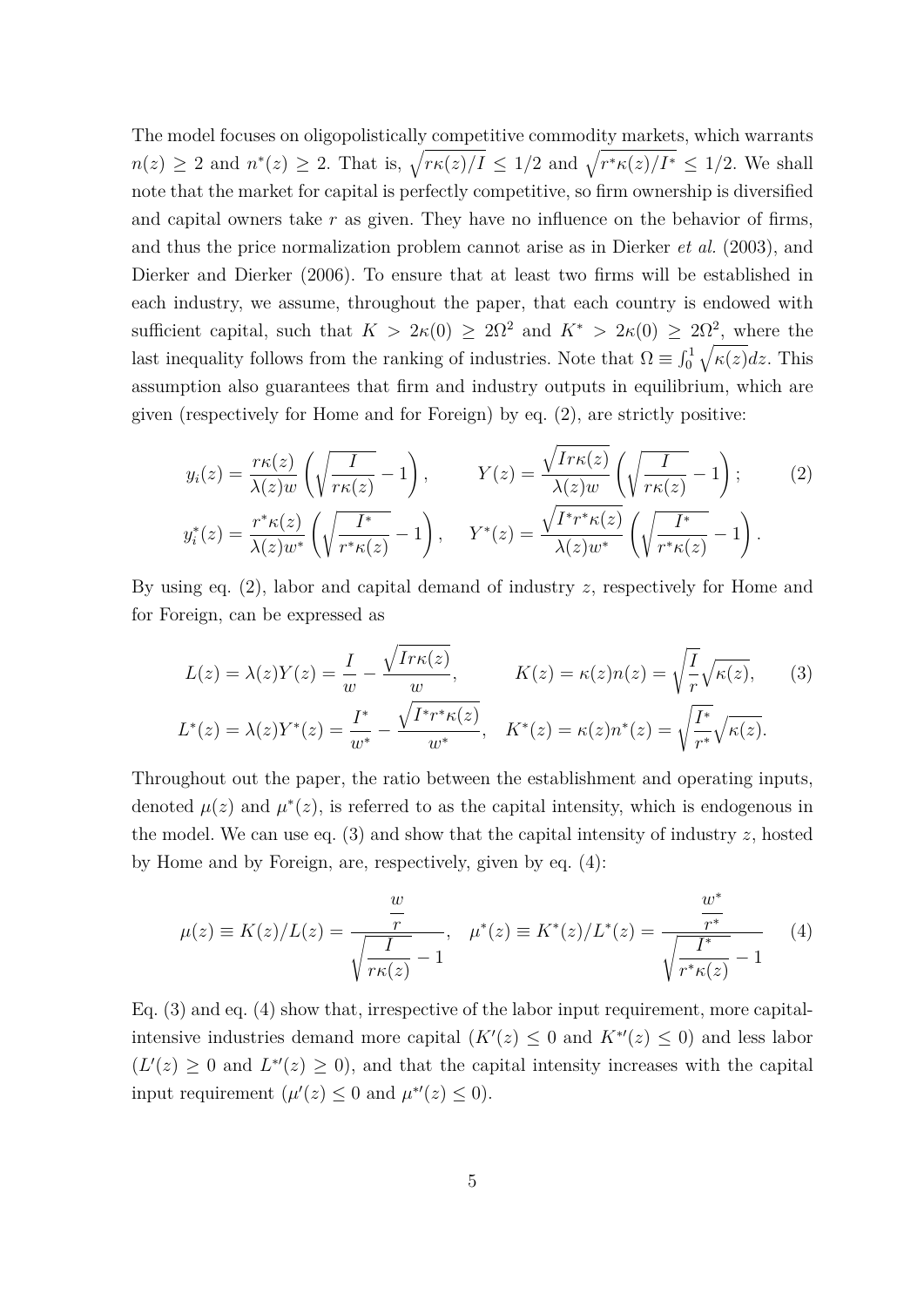In equilibrium, all commodity markets and the two factor markets clear, leading to

$$
L = \int_0^1 \left( \frac{I}{w} - \frac{\sqrt{Ir\kappa(z)}}{w} \right) dz = \frac{I}{w} - \frac{\sqrt{Ir}}{w} \Omega, \qquad K = \sqrt{\frac{I}{r}} \Omega,
$$
  

$$
L^* = \int_0^1 \left( \frac{I^*}{w^*} - \frac{\sqrt{I^*r^*\kappa(z)}}{w^*} \right) dz = \frac{I^*}{w^*} - \frac{\sqrt{I^*r^*}}{w^*} \Omega, \qquad K^* = \sqrt{\frac{I^*}{r^*}} \Omega.
$$

The model is closed by the income definition:  $I = wL + rK$  and  $I^* = w^*L^* + r^*K^*$ . Without loss of generality, let the rental rate be a numeraire in the model. Using Walras' Law and the equilibrium conditions for the factor markets, we can show that

$$
K = \sqrt{wL + K}\Omega \Leftrightarrow w = \frac{K}{L} \left(\frac{K}{\Omega^2} - 1\right),
$$
  
\n
$$
K^* = \sqrt{w^*L^* + K^*}\Omega \Leftrightarrow w^* = \frac{K^*}{L^*} \left(\frac{K^*}{\Omega^2} - 1\right)
$$
\n(5)

We can substitute each country's autarky wage-rental ratio, given by eq. (5), into the income definition  $(I = wL + K$  and  $I^* = w^*L^* + K^*$  and show that each country's autarky income increases more than proportionately with its capital stock:  $I = K^2/\Omega^2$ and  $I^* = K^{*2}/\Omega^2$ . Moreover, we can show that the autarky wage-rental ratio in the country that has a larger capital stock (in North) is higher than that in the other country (in South), even if the two country's per-capita capital endowments  $(k \equiv K/L)$ and  $k^* \equiv K^*/L^*$  are the same.

## **3 Factor price differences and international trade**

In this section, we allow for trade between Home (North) and Foreign (South). When the two countries are sufficiently asymmetric in terms of their factor endowments, the factor prices differ across the countries. Factor price equalization is closely related to the existence of a cone of diversification: whether or not all goods are produced within a country. Hence, we look at first the existence of active firms in the two countries where factor prices are different. Different factor prices imply that firms are not indifferent where to locate, and on aggregate their location decisions have an impact on equilibrium factor prices. We find that

**Proposition 1** *There is no coexistence of domestic and foreign firms in industry z if factor prices differ.*

Proof: See Appendix A.1.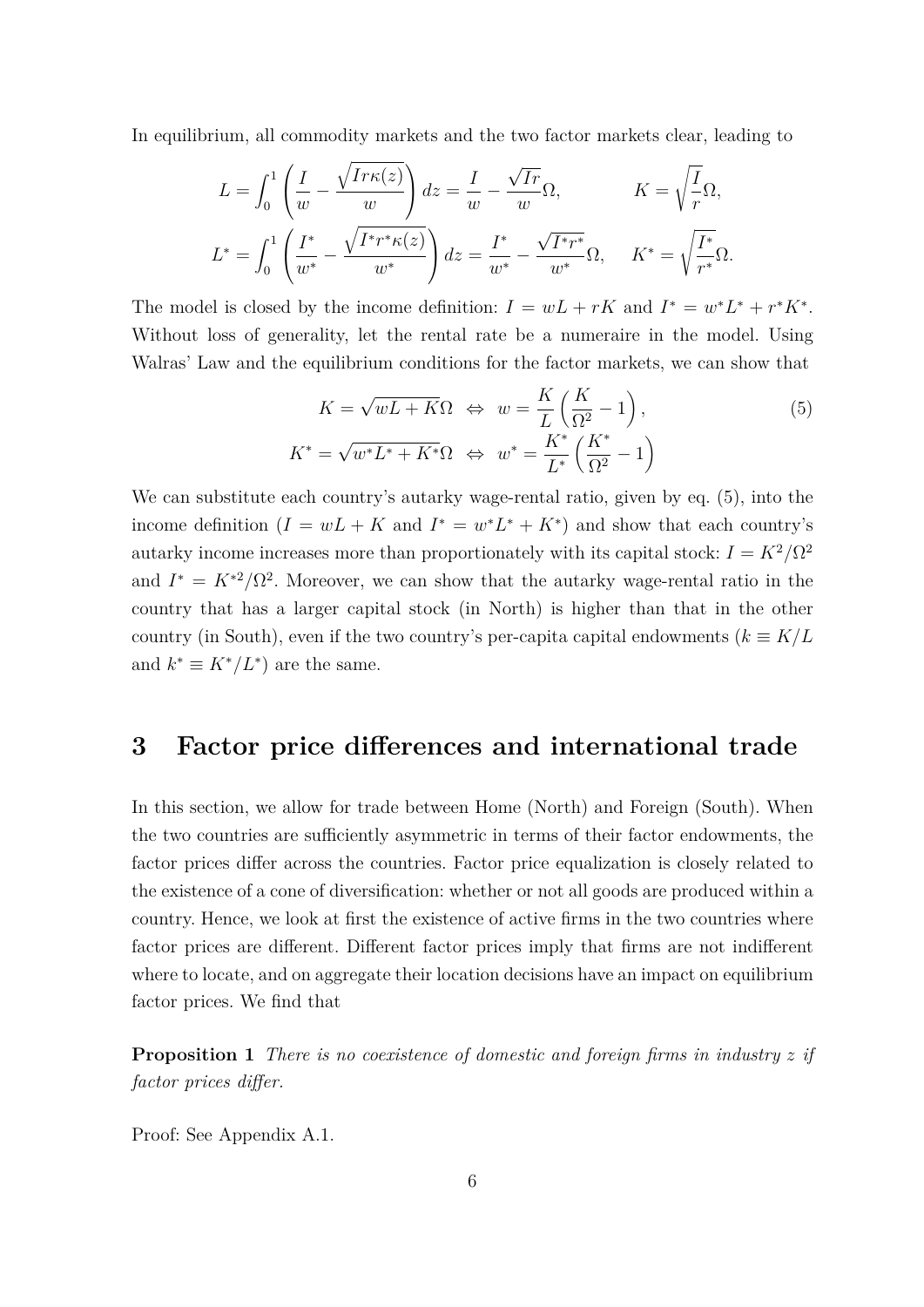A simple interpretation of Proposition 1 is that factor price equalization is crucial for diversification. Different factor prices imply different cost structures, and thus different cost structures imply that one country will not host firms of an industry due to higher costs, and firms of that industry will be geographically concentrated in the other country.<sup>6</sup> Of course, due to factor market clearance in both countries, this cannot be true for all industries so that each country will attract some industries.<sup>7</sup> In what follows, we will scrutinize an equilibrium in which factor prices continue to differ after trade liberalization, and we will look at the welfare implications of inter-industry trade. The analysis of trade without factor price equalization is usually not on the agenda if an FPE equilibrium exists. However, we will show in this study that differences in factor endowments between the trading countries play an important role in mutual welfare gains.

We know from Proposition 1 that different factor prices imply geographical concentration of industries. Thus, we are now interested in the possible specialization patterns for the equilibrium factor prices. Given Proposition 1, an industry will be hosted by the country having the lowest price for the equilibrium factor prices. Let  $p(z)$  and  $p^*(z)$ denote the price if, respectively, the domestic country and the foreign country hosts industry *z*. We can replace the income definition for each country with the definition of world income,  $I^w = wL + rK + w^*L^* + r^*K^*$ , in the expressions  $Y(z)$  and  $Y^*(z)$ , given by eq. (2), and in the price definition, such that  $p(z) = I^w/Y(z)$  and  $p^*(z) = I^w/Y^*(z)$ , and we can express the prices as

$$
p(z) = \frac{\lambda(z)w}{\Psi(z)}; \qquad \Psi(z) = 1 - \sqrt{\frac{r\kappa(z)}{I^w}},
$$

$$
p^*(z) = \frac{\lambda(z)w^*}{\Psi^*(z)}; \quad \Psi^*(z) = 1 - \sqrt{\frac{r^*\kappa(z)}{I^w}},
$$

if production takes place in Home or in Foreign, respectively. Since all factor markets have to be cleared, there must be at least one indifferent industry  $\hat{z}$  for which  $p(\hat{z}) =$  $p^*(\hat{z})$ . Thus, we find that

$$
\frac{\lambda(\hat{z})w}{\Psi(\hat{z})} = \frac{\lambda(\hat{z})w^*}{\Psi^*(\hat{z})} \quad \Leftrightarrow \quad \frac{w}{\Psi(\hat{z})} = \frac{w^*}{\Psi^*(\hat{z})}.\tag{6}
$$

 ${}^{6}$ Helpman and Krugman (1985, p. 103) discuss that the scale of production may be different across countries when factor prices do not equalize, and when the production technology is not homothetic so that firms of different scale may coexist in a free entry trade equilibrium. The specific structure of the DFS model does not include this case.

<sup>7</sup>Proposition 1 is not completely new; see for example Helpman and Krugman (1985) for the case of homothetic production functions.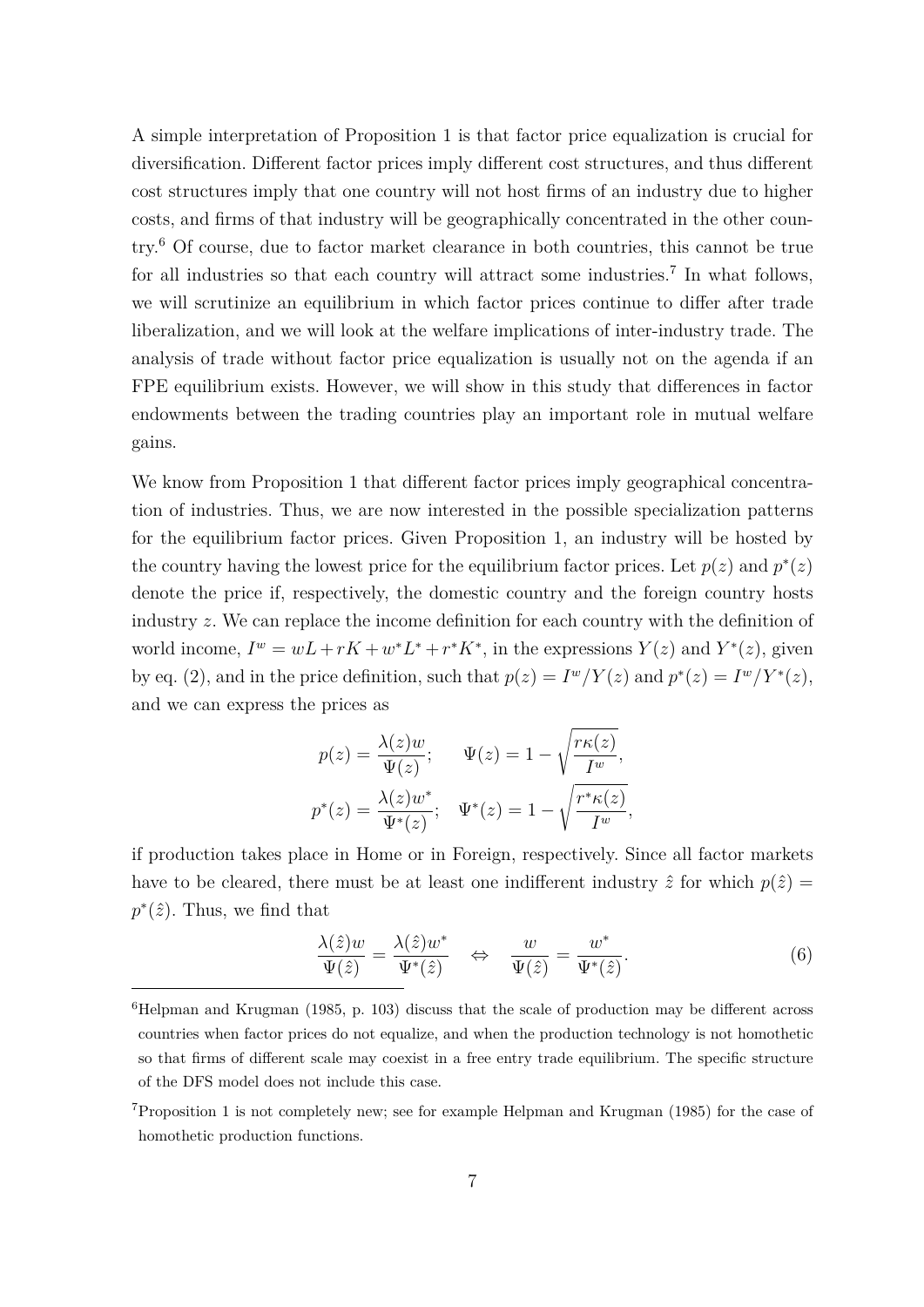The pattern of specialization is then straightforward. Given  $\kappa' < 0$  (the behavior of the capital input requirements across the whole range), we find that

**Proposition 2** *In an equilibrium in which factor prices continue to differ after trade liberalization, one country has the higher equilibrium wage and the lower equilibrium rental compared to the other country. This country hosts industries in the range*  $z \in$  $[0, \hat{z}]$ , and the other country hosts industries in the range  $z \in [\hat{z}, 1]$ .

Proof: See Appendix A.2.

We can also identify which country is more capital-abundant such that these patterns may emerge. We have already shown that the capital intensity increases with the capital input requirement, which is negatively related to *z*, thus the capital intensity decreases with *z*. This will also be true along the range of commodities produced within each country. Assume that Home (North) produces in the range  $z \in [0, \hat{z}]$ ; in this case,  $\mu'(z) < 0$  for  $z \in [0, \hat{z}]$  and  $\mu^{*'}(z) < 0$  for  $z \in [\hat{z}, 1]$ . Using the definition of  $\mu$ , given by eq. (4), and the definition of  $\hat{z}$ , given by eq. (6), we find that

$$
\mu(\hat{z}) = \sqrt{\frac{r^*}{r}} \mu^*(\hat{z}) > \mu^*(\hat{z}).
$$

Proposition 2 has shown that North must have a lower rental than South if it produces in the capital-intensive range, and this is the reason why  $\mu(\hat{z}) > \mu^*(\hat{z})$ . Therefore, the capital intensity in both countries behaves like in Figure 1.

Factor market clearance implies that relative factor demand for capital is a weighted average of capital intensities. Thus, it follows immediately from the Intermediate Value Theorem that the weighted average will be higher in the country hosting the capitalintensive industries, whereas it will be lower in the country hosting the labor-intensive industries, and this must be matched by the per-capita capital endowment. In our case, it follows that  $k > k^*$ . Additionally, there are clearly lower bounds on the difference in relative factor endowments. In order to make Figure 1 consistent with the relative factor endowments, a sufficient (but not yet necessary) requirement is that  $k \geq \mu(\hat{z})$ and  $k^* \leq \mu^*(\hat{z})$ . Therefore we conclude that

**Proposition 3** *An equilibrium in which factor prices continue to differ after trade liberalization exists only if the countries are sufficiently different with respect to their relative capital endowments. If the countries are sufficiently asymmetric in their relative factor endowments, then the capital-abundant country produces the capital-intensive commodities in equilibrium.*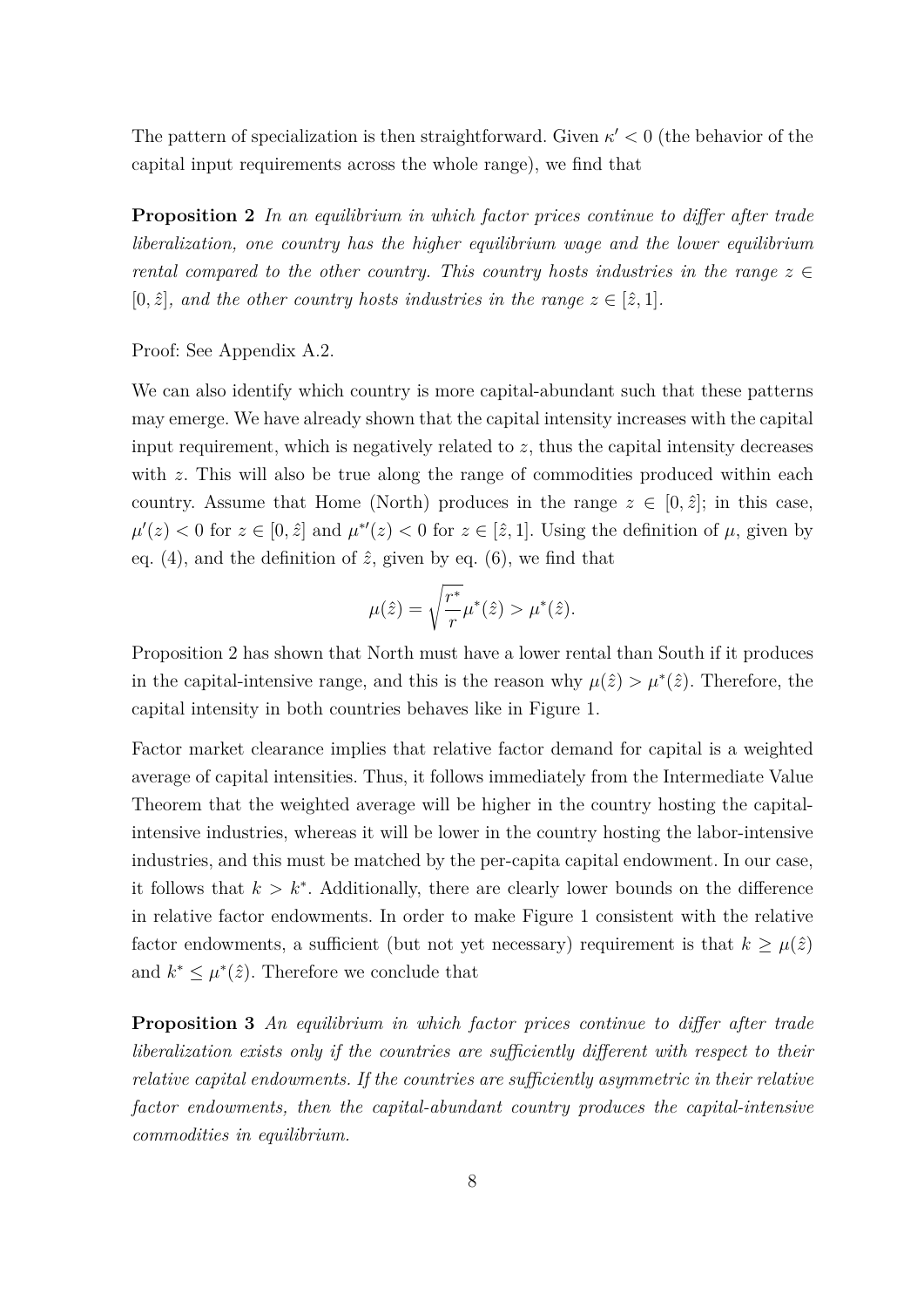

Figure 1: Capital intensities in the NFPE case

In the trade equilibrium with different factor prices across countries, we find that oligopolistic competition cannot reverse the specialization patterns as they are well known from classic trade models. Furthermore, a direct implication of Proposition 3 is that the capital-abundant country will be a net exporter of capital services and a net importer of labor services as embodied in trade.<sup>8</sup>

If we maintain our assumption that Home (North) produces goods in the range  $[0, \hat{z}]$ , and Foreign (South) produces goods in the range  $[\hat{z}, 1]$  then labor and capital markets clear in Home and in Foreign if, respectively,

$$
L = \int_0^{\hat{z}} \left( \frac{I^w}{w} - \frac{\sqrt{I^w r \kappa(z)}}{w} \right) dz; \qquad K = \sqrt{\frac{I^w}{r}} \int_0^{\hat{z}} \sqrt{\kappa(z)} dz,
$$
  

$$
L^* = \int_{\hat{z}}^1 \left( \frac{I^w}{w^*} - \frac{\sqrt{I^w r^* \kappa(z)}}{w^*} \right) dz; \qquad K^* = \sqrt{\frac{I^w}{r^*}} \int_{\hat{z}}^1 \sqrt{\kappa(z)} dz,
$$

where  $I^w$  is world income. Rearranging the capital market condition and substituting it into the labor market condition yields (respectively for Home and for Foreign):

$$
L = \frac{I^w \hat{z} - rK}{w}; \quad L^* = \frac{I^w (1 - \hat{z}) - r^* K^*}{w^*}.
$$

<sup>8</sup>See Brecher and Choudhri (1982) for this result in a Heckscher-Ohlin model without factor price equalization.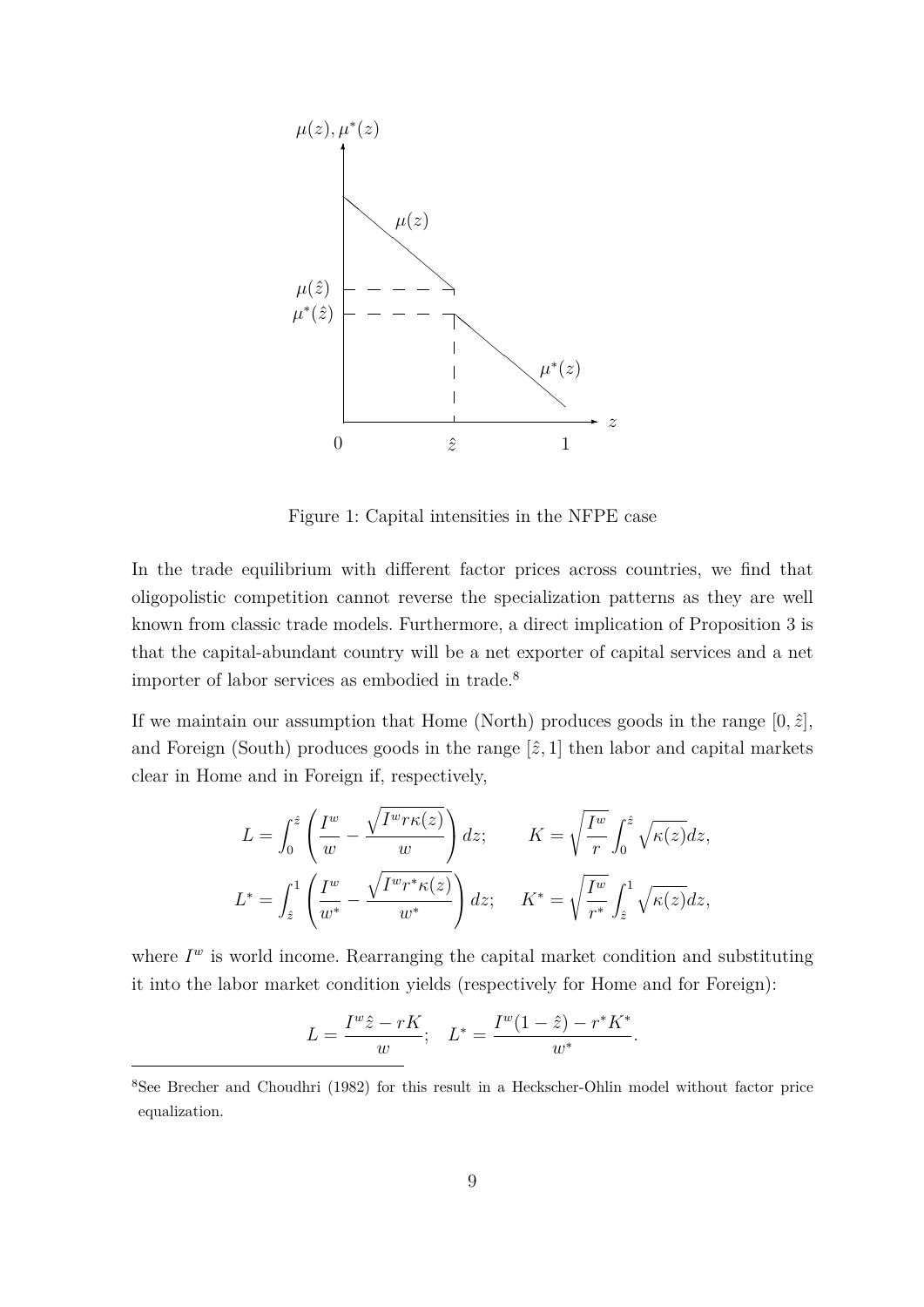Rearranging these equations yields the trade balance condition, that is, each country's income should be equal to its production such that

$$
wL + rK = I^{w\hat{z}}; \quad w^*L^* + r^*K^* = I^{w}(1 - \hat{z}).
$$
\n(7)

So we have three equations, the two equations clearing the capital markets - one for each country - and the trade balance condition. Furthermore, eq. (6) determines  $\hat{z}$ . In summary, we have four independent equations, and, after using the domestic rental rate as a numeraire again, that is,  $r = 1$ , four unknowns,  $w, w^*, r^*$  and  $\hat{z}$ , and we can show:

#### **Proposition 4** *If an NFPE equilibrium exists, it is unique.*

#### Proof: See Appendix A.3.

Using the conditions clearing capital markets, and given the numeraire  $r = 1$ , we can show that, in equilibrium,

$$
I^{w} = \frac{K^{2}}{\zeta(\hat{z})^{2}} = \frac{(K^{*})^{2}r^{*}}{(\Omega - \zeta(\hat{z}))^{2}}; \quad \zeta(\hat{z}) = \int_{0}^{\hat{z}} \sqrt{\kappa(z)} dz.
$$
 (8)

We can solve equation  $(8)$  for  $r^*$ , and show that

$$
r^* = \left(\frac{K}{K^*}\right)^2 \left(\frac{\Omega}{\zeta(\hat{z})} - 1\right)^2.
$$
\n(9)

Using the trade balance condition for each country, given by equation (7), world income, given by equation (8), and  $r^*$ , given by equation (9), and given  $r = 1$ , we can derive the equilibrium wage-rental ratio, respectively, in North and in South:

$$
w = \frac{K}{L} \left( \frac{K\hat{z}}{\zeta(\hat{z})^2} - 1 \right), \quad \frac{w^*}{r^*} = \frac{K^*}{L^*} \left( \frac{K^*(1-\hat{z})}{(\Omega - \zeta(\hat{z}))^2} - 1 \right). \tag{10}
$$

We can now compare the wage-rental ratio in each country before and after trade liberalization (given by equations (5) and (10), respectively), and we can show that when the two countries are sufficiently different in terms of factor endowments - so that factor prices continue to differ after trade liberalization - trade increases the wage-rental ratio in both countries if each country hosts a sufficiently large range of industries, such that

$$
\underline{z} < \hat{z} < \overline{z}
$$
; where  $\underline{z} \equiv \frac{\zeta(\hat{z})^2}{\Omega^2} < \overline{z} \equiv \frac{\zeta(\hat{z})}{\Omega} \left( 2 - \frac{\zeta(\hat{z})}{\Omega} \right) < 1.$ 

If the range of industries located in North,  $[0, \hat{z}]$ , is significantly small, such that  $\hat{z} < \underline{z}$ – if North specializes too much in a few substantially capital-intensive industries –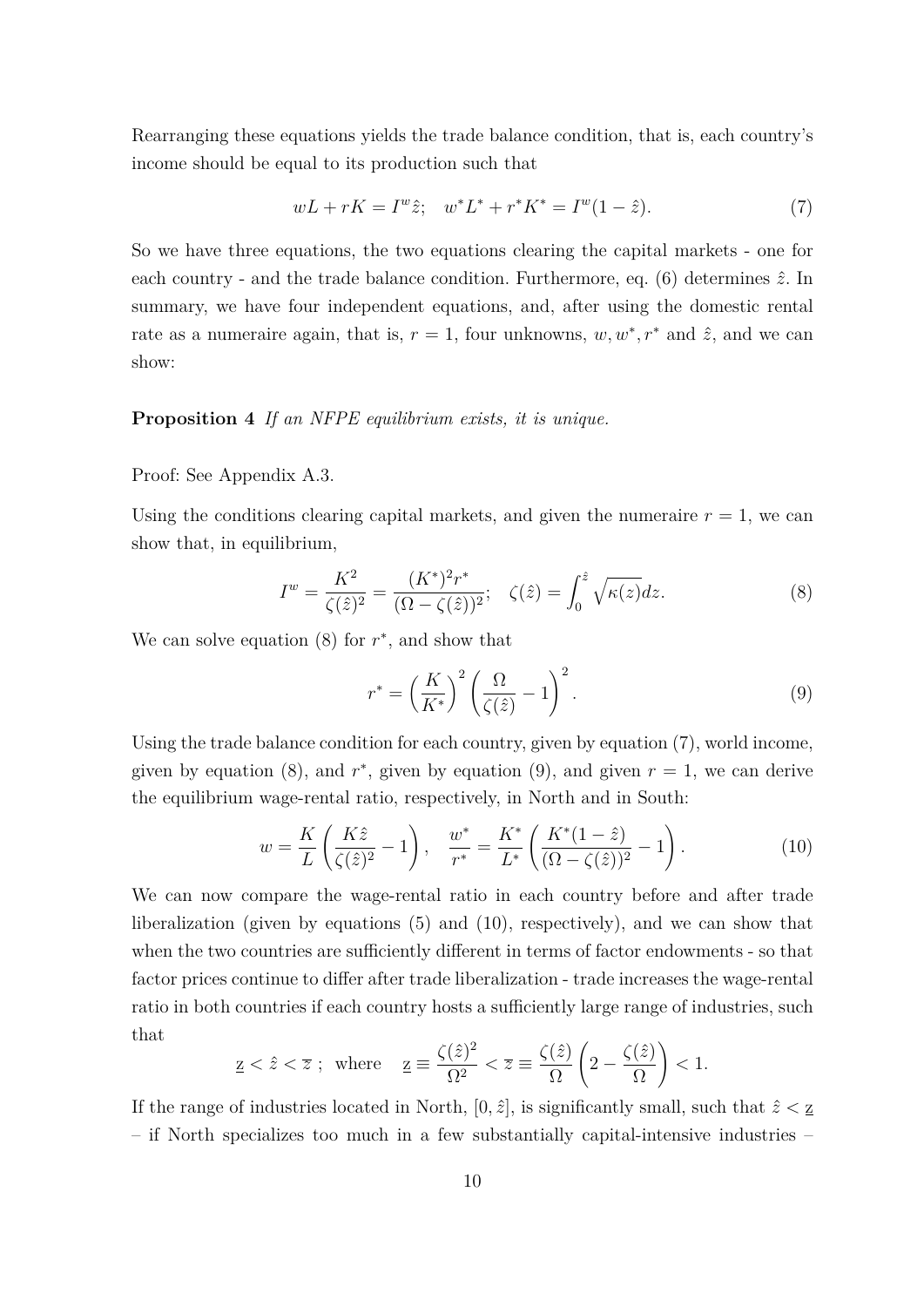then the wage-rental ratio decreases in North, whereas South experiences an increase in the wage-rental ratio. Similarly, if the range of industries located in South,  $[\hat{z}, 1]$ , is significantly small, such that  $\hat{z} > \overline{z}$  – if South specializes too much in a few substantially labor-intensive industries – then the wage-rental ratio in South decreases, whereas North experiences an increase in the wage-rental ratio. It is clear that the wage-rental ratio cannot decrease in both countries: there will be an increase in the wage-rental ratio in at least one country. This leads to

**Proposition 5** *The wage-rental ratio will increase in both countries with trade under different factor prices if each country hosts a significant range of industries, following the sepacialization pattern, given by Propositions 2 and 3. If a country hosts only a too small range of industries, then it may experience a decrease in the wage-rental ratio, whereas the other country will definitely experience an increase.*

A decrease in the wage-rental ratio implies that domestic income decreases, that is, the country experiencing a decrease in the wage-rental ratio becomes less influential in terms of its share in world income, which coincides with  $\hat{z}$  for North, and with  $(1 - \hat{z})$ for South; see equation  $(7)$ . If the wage-rental ratio increases in only one country, this country will become a significantly dominant player in a larger (integrated) market than before. An increase in the wage-rental ratio, however, implies also an increase in production costs, and so does a change in commodity prices. Therefore, a thorough analysis of potential rationalization effects is warranted to find out about welfare effects of trade under different factor prices.

A country will benefit from rationalization effects if the number of firms in an industry that it is hosting decreases, and/or if each firm's size increases. Recall that in equilibrium Home (North), the capital-abundant country, produces the capital-intensive goods in the range  $[0, \hat{z}]$ ; and Foreign (South), the labor-abundant country produces the labor-intensive goods in the range  $[\hat{z}, 1]$ . Let us denote the trade situation and autarky, respectively, by superscript *t* and *a*. In equilibrium, the number of firms in industry *z* is thus denoted by  $n^t(z)$  if industry *z* is hosted by Home  $(z \in [0, \hat{z}])$ , or denoted by  $n^{*t}(z)$  if it is hosted by Foreign  $(z \in [\hat{z}, 1])$  under trade. Similarly, in equilibrium, denote by  $n^a(z)$  and  $n^{*a}(z)$ , the number of firms in industry *z* that is hosted,

<sup>&</sup>lt;sup>9</sup>We shall note that  $\hat{z}$  is determined endogenously by equation (6); it can be computed by substituting equations  $(8)$ ,  $(9)$  and  $(10)$  back into equation  $(6)$ , and by solving for  $\hat{z}$ , which will warrant a specific *κ*-function that must be consistent with the ranking of industries; see Section 4 for one that is used in simulating the model for a welfare analysis.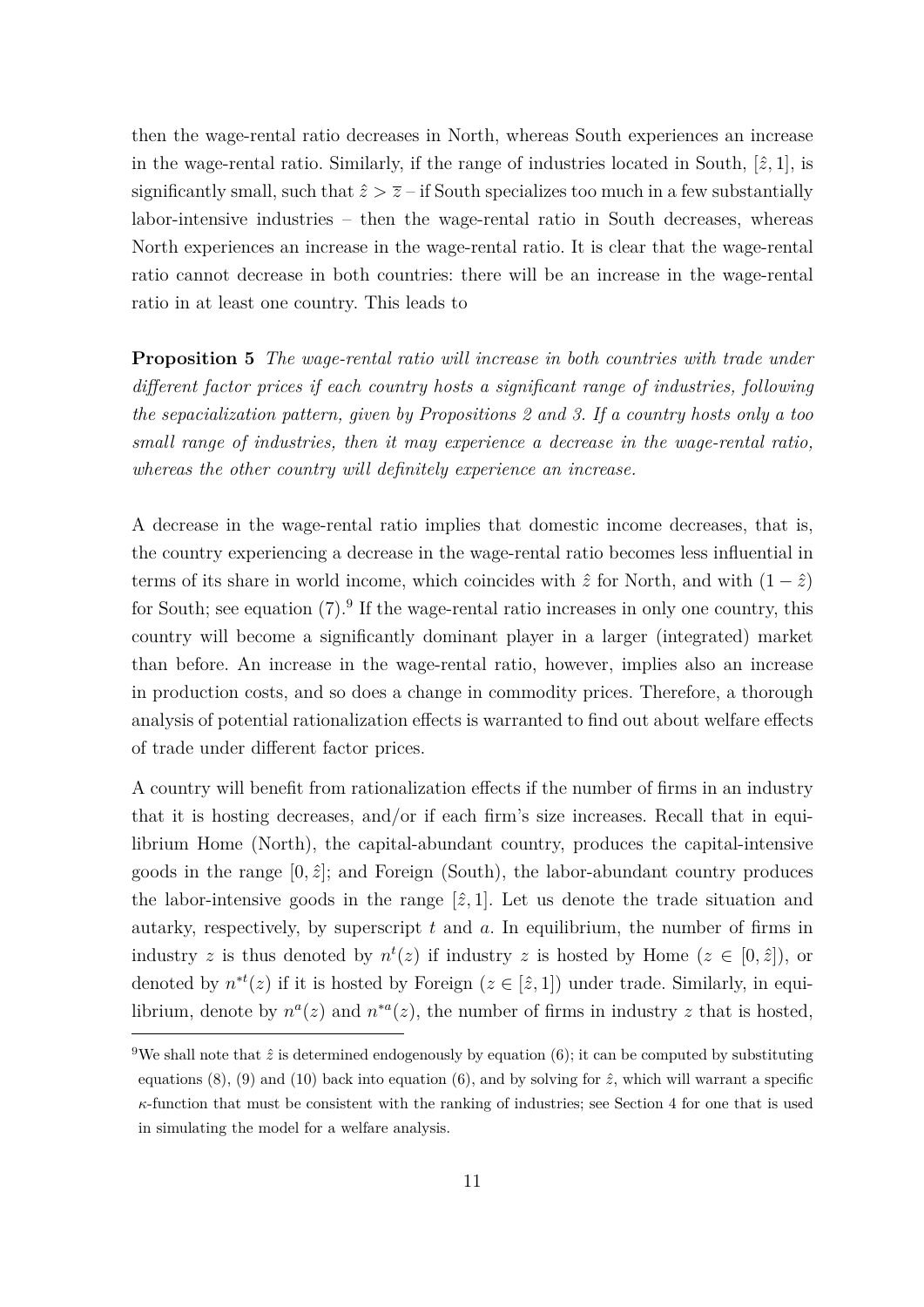respectively, by Home and Foreign under autarky. Given that the rental in each country serves as the numeraire in the autarky equilibrium, and  $r = 1$  in the integrated equilibrium, and that  $\zeta(\hat{z}) \equiv \int_0^{\hat{z}}$  $\sqrt{\kappa(z)}dz < \Omega \equiv \int_0^1$  $\sqrt{\kappa(z)}dz$ , we can show that

$$
n^{t}(z) = \sqrt{\frac{I^{w}}{\kappa(z)}} = \frac{K}{\zeta(\hat{z})\sqrt{\kappa(z)}}
$$
  
\n
$$
> n^{a}(z) = \sqrt{\frac{I}{\kappa(z)}} = \frac{K}{\Omega\sqrt{\kappa(z)}}, \quad \text{for any } z \in [0, \hat{z}];
$$
  
\n
$$
n^{*t}(z) = \sqrt{\frac{I^{w}}{r^{*}\kappa(z)}} = \frac{K^{*}}{(\Omega - \zeta(\hat{z}))\sqrt{\kappa(z)}}
$$
  
\n
$$
> n^{*a}(z) = \sqrt{\frac{I^{*}}{\kappa(z)}} = \frac{K^{*}}{\Omega\sqrt{\kappa(z)}}, \quad \text{for any } z \in [\hat{z}, 1].
$$
\n
$$
(11)
$$

It is straightforward to show that, unlike partial equilibrium Cournot models in which market entry is excessive, the socially optimal number of firms  $(K/\int_0^1 \kappa(z)dz$  in North, or  $K^*/\int_0^1 \kappa(z)dz$  in South)<sup>10</sup> is less than the autarky number of firms  $(n^a(z))$  in North, or  $n^{*a}(z)$  in South) only for less capital-intensive industries, for which  $\Omega \sqrt{\kappa(z)}$  <  $\int_0^1 \kappa(z) dz$ , whereas it is more for more capital-intensive industries, for which  $\Omega \sqrt{\kappa(z)} > 0$  $\int_0^1 \kappa(z) dz$ . We can conclude from equation (11) that

**Proposition 6** *The laissez-faire number of firms can be either below or above the socially optimal number of firms, and free trade under different factor prices, leading countries to specialize in production of a certain range of goods, exacerbates distortions at the extensive margin (firm entry).*

Using equation (11), we can show that the aggregate number of firms in industry *z* is equal to  $n^a(z) + n^{*a}(z) = (K + K^*)/\Omega \sqrt{\kappa(z)}$  under autarky, which is less than  $n^t(z)$ for all  $z \in [0, \hat{z}]$ , or greater than  $n^{*t}(z)$  for all  $z \in [\hat{z}, 1]$  if

$$
\frac{K}{K^*} > \frac{\zeta(\hat{z})}{\Omega - \zeta(\hat{z})}.\tag{12}
$$

A sufficient condition for inequality (12) to hold is that North, the capital-abundant country, and South, the labor-abundant country, are sufficiently asymmetric in terms of their absolute capital endowments, leading us to

 $10$ Note that the output behavior follows profit maximization, and we consider only market entry as in Mankiw and Whinston (1986). See Koska and Stähler (2014) for the derivation of the socially optimal number of firms.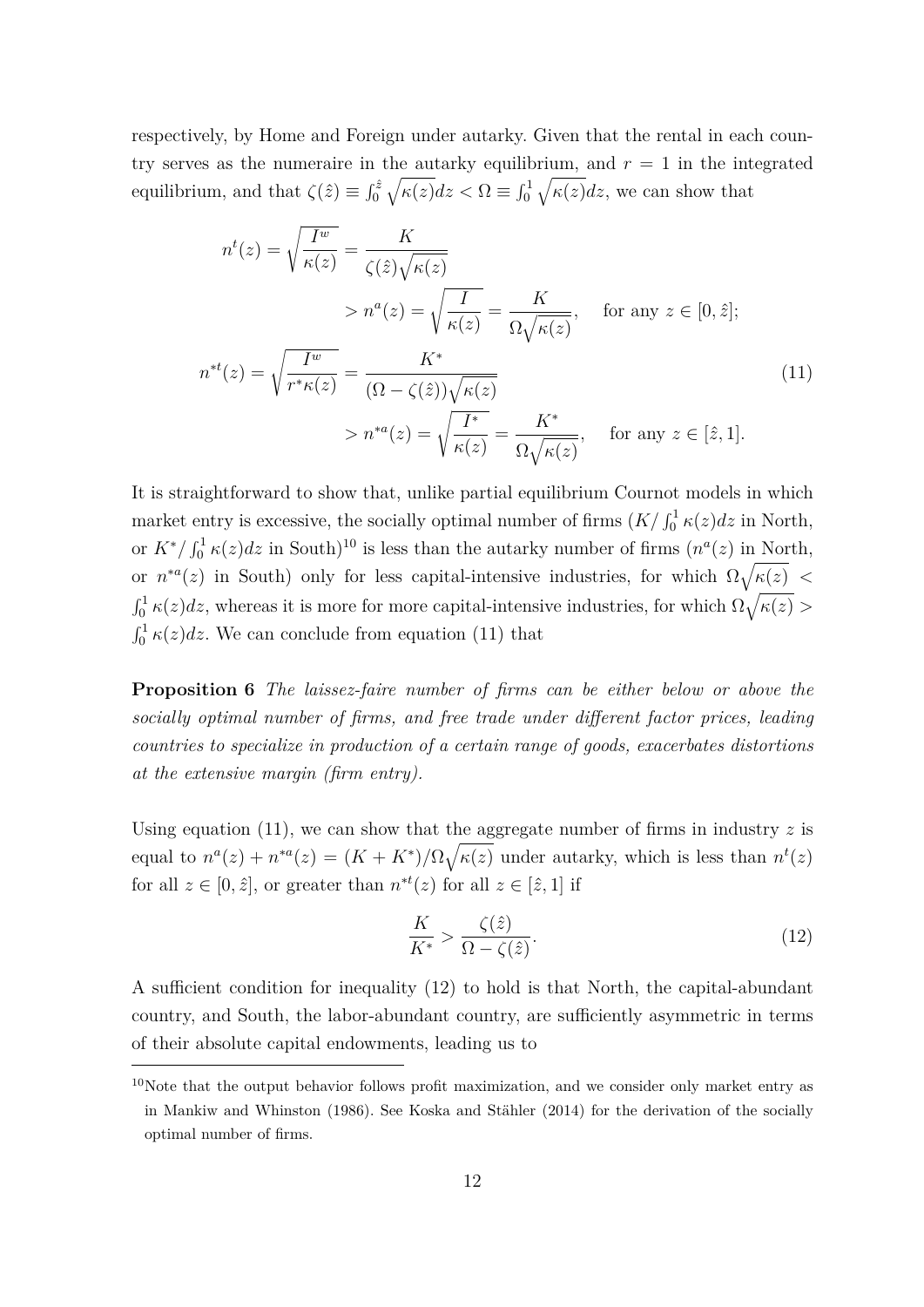**Proposition 7** *A beneficial rationalization effect of free trade under different factor prices will be metarialized unambiguously in industries that are hosted by South if North has a sufficiently larger capital endowment than South, whereas the rationalization effect in industries that are hosted by North can only come about from changes in firm size.*

Firm-level outputs in industry *z* in North and in South under autarky, which we will denote, respectively, by  $y_i^a(z)$  and  $y_i^{*a}(z)$ , are given by equation (2), where  $r = r^* = 1$ ,  $I = K^2/\Omega^2$  and  $I^* = K^{*2}/\Omega^2$ , in equilibrium, and the wage-rental ratios are given by equation (5). Similar functions will hold for the trade situation, except that autarky income in each country should be replaced by world income, given by equation (8), and that factor prices are given by equations (9) and (10), and  $r = 1$ . Let  $y_i^t(z)$  and  $y_i^{*t}(z)$ denote firm-level outputs in the trade situation. The change in firm size with trade in industry *z* hosted by North or by South is, respectively, given by

$$
\frac{y_i^t(z)}{y_i^a(z)} = \sigma(z) \underbrace{\left(\frac{K - \Omega^2}{K\hat{z} - \zeta(\hat{z})^2}\right) \frac{\zeta(\hat{z})}{\Omega}}_{\Upsilon(\hat{z})} \quad \text{for any } z \in [0, \hat{z}],
$$
\n
$$
\frac{y_i^{*t}(z)}{y_i^{*a}(z)} = \sigma^*(z) \underbrace{\left(\frac{K^* - \Omega^2}{K^*(1 - \hat{z}) - (\Omega - \zeta(\hat{z}))^2}\right) \left(1 - \frac{\zeta(\hat{z})}{\Omega}\right)}_{\Upsilon^*(\hat{z})} \quad \text{for any } z \in [\hat{z}, 1],
$$

where  $\sigma(z) \equiv (K - \zeta(\hat{z})\sqrt{\kappa(z)}) / (K - \Omega\sqrt{\kappa(z)}) > 1$  for all *z* because  $\zeta(\hat{z}) < \Omega$ , and where  $\sigma^*(z) \equiv 1 + \left(\zeta(\hat{z})\sqrt{\kappa(z)}/\left(K^* - \Omega\sqrt{\kappa(z)}\right)\right) > 1$  for all z.

We now compare the change in firm size with trade in each country. Not surprisingly, a decrease in the wage-rental ratio in a country (in North if  $\hat{z} < z$ , or in South if  $\hat{z} > \overline{z}$ ; see Proposition 5) leads to an increase in firm size in all industries hosted by this country (as  $\Upsilon(\hat{z} \leq \underline{z}) \geq \Omega/\zeta(\hat{z}) > 1$  and  $\Upsilon^*(\hat{z} \geq \overline{z}) \geq \Omega/(\Omega - \zeta(\hat{z})) > 1$ : production costs decrease with a decrease in the wage-rental ratio and firms face a larger (integrated) market with trade liberalization. If, however, there is an increase in the wage-rental ratio in a country, then each firm estblished in this country faces a larger market, while facing an increase in production costs, which implies that an increase in firm size may not be guaranteed for all industries in a country where the wage-rental ratio increases.<sup>11</sup> In particular, we can find threshold values of  $\hat{z} \in [\underline{z}, \overline{z}]$ such that, depending on the equilibrium value of  $\hat{z}$ ,  $y_i^t(z)/y_i^a(z) > 1$  for all  $z \in [0, \hat{z}]$ , or  $y_i^{*t}(z)/y_i^{*a}(z) > 1$  for all  $z \in [\hat{z}, 1]$ . Similarly, we can find threshold values of  $\hat{z} \in$ 

 $11$ In perfectly competitive models with a single production factor (labor) we would not see such labor market effects.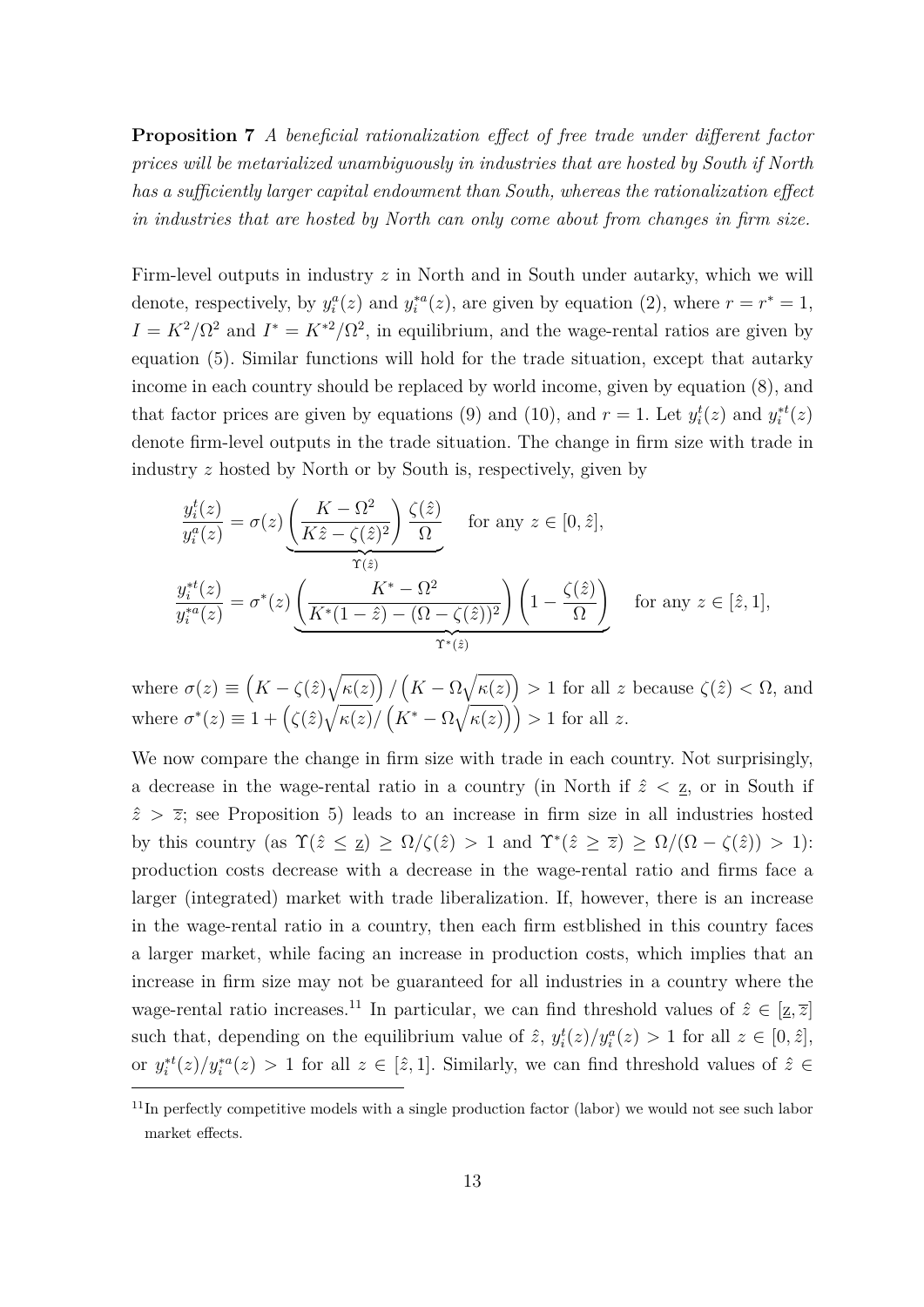$[\underline{z}, \overline{z}]$  such that, depending on the equilibrium value of  $\hat{z}$  and for threshold industry  $\tilde{z}$ ,  $y_i^t(\tilde{z})/y_i^a(\tilde{z}) = 1$ , or  $y_i^{*t}(\tilde{z})/y_i^{*a}(\tilde{z}) = 1$ , firm size increases in industries that are more capital-intensive than the threshold industry  $(z < \tilde{z})$ , and it decreases in other industries  $(z > \tilde{z})$ , because

$$
\frac{\partial \sigma(z)}{\partial z} = \frac{K(\Omega - \zeta(\hat{z}))\kappa'(z)}{2\sqrt{\kappa(z)}\left(K - \Omega\sqrt{\kappa(z)}\right)^2} < 0; \quad \frac{\partial \sigma^*(z)}{\partial z} = \frac{K^*\zeta(\hat{z})\kappa'(z)}{2\sqrt{\kappa(z)}\left(K^* - \Omega\sqrt{\kappa(z)}\right)^2} < 0,
$$

since  $\kappa'(z)$  < 0. It is now clear that the effect of trade on firm size depends on the industry's capital intensity and on the range of products that each country specializes in, which is mainly determined by each country's factor endowments. To scrutinize the welfare implications of trade under different factor prices between the trading partners, we next look at the trade-induced changes in per-capita consumption and simulate the model for different constellations of parameter values.

## **4 Welfare implications**

Per-capita consumption of commodity *z* in North and in South under autarky, which we will denote, respectively, by  $\hat{y}_i^a(z) \equiv Y^a(z)/L$  and  $\hat{y}_i^{*a}(z) \equiv Y^{*a}(z)/L^*$ , can be derived by substituting  $r = r^* = 1$ ,  $I = K^2/\Omega^2$  and  $I^* = K^{*2}/\Omega^2$ , and the wagerental ratios, given by equation (5), into equation (2). Similar functions will hold for the trade situation, except that autarky income in each country should be replaced by world income, given by equation (8), and that factor prices are given by equations (9) and (10), and  $r = 1$ . Let  $\hat{y}_i^t(z) \equiv Y^t(z)/(L + L^*)$  and  $\hat{y}_i^{*t}(z) \equiv Y^{*t}(z)/(L + L^*)$  denote, respectively, per-capita consumption of commodity *z* in North and in South in the trade situation. The trade-induced changes in per-capita consumption of commodity *z* can be expressed as

$$
\delta(z) \equiv \frac{\hat{y}_i^t(z)}{\hat{y}_i^a(z)} = \sigma(z) \left( \frac{K - \Omega^2}{K\hat{z} - \zeta(\hat{z})^2} \right), \quad \text{for any } z \in [0, \hat{z}],
$$
  

$$
\delta^*(z) \equiv \frac{\hat{y}_i^{*t}(z)}{\hat{y}_i^{*a}(z)} = \sigma^*(z) \left( \frac{K^* - \Omega^2}{K^*(1 - \hat{z}) - (\Omega - \zeta(\hat{z}))^2} \right), \quad \text{for any } z \in [\hat{z}, 1].
$$

When the capital input requirements strictly decrease with *z*, the trade-induced changes in per-capita consumption and welfare are ambiguous. Given our specification of utility, trade unambiguously improves welfare in North and in South if, respectively,

$$
v \equiv \int_0^{\hat{z}} \ln(\delta(z)) dz \ge 0; \quad v^* \equiv \int_{\hat{z}}^1 \ln(\delta^*(z)) dz \ge 0.
$$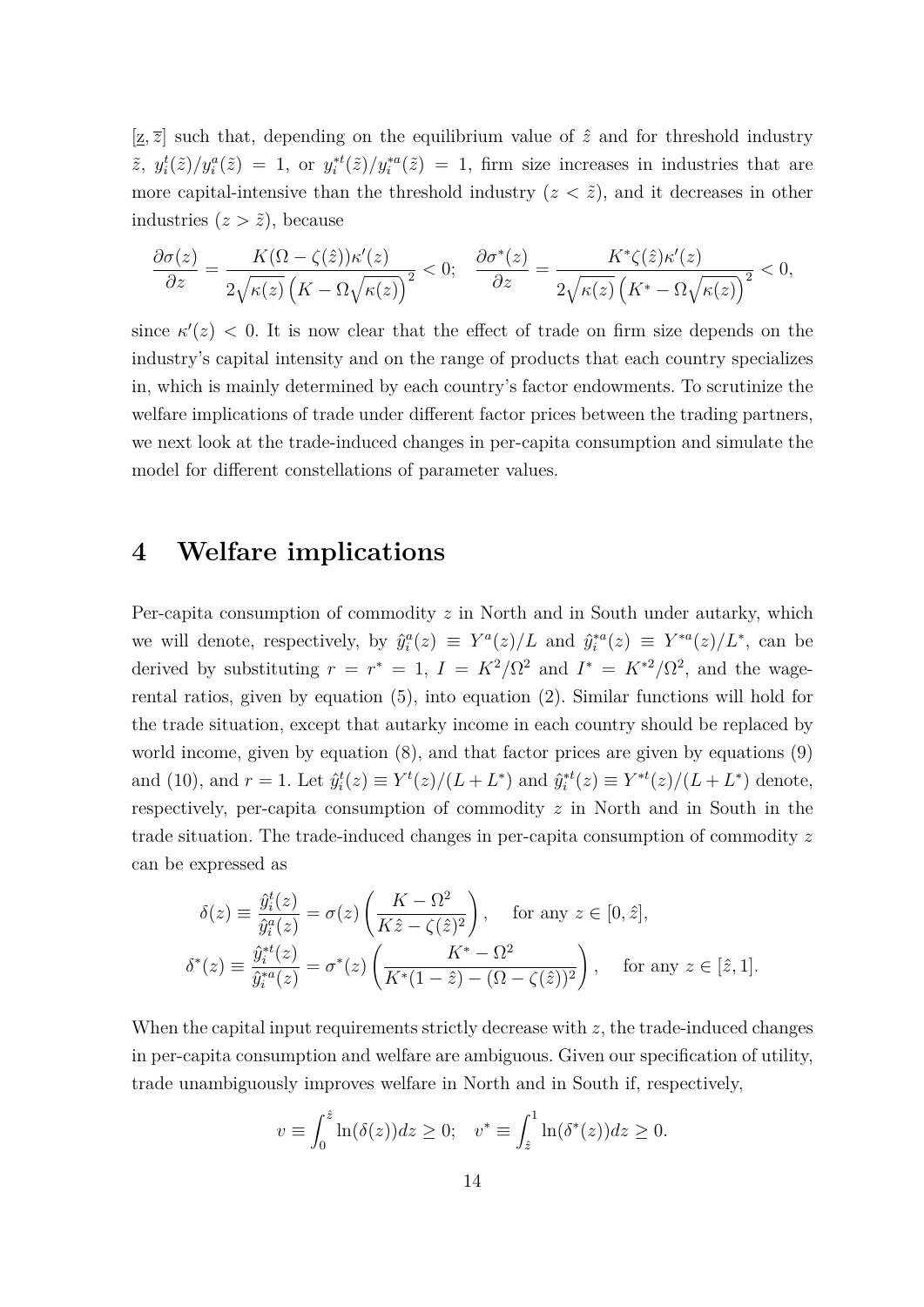As to analyze the welfare effects, we have simulated the model, assuming labor input requirements are constant across industries,  $\forall z \in [0,1]$ ,  $\lambda(z) = 1$ . Also we assign a specific function to  $\kappa(z)$ , that is,  $\kappa(z) = 2 - z$ .<sup>12</sup> In this setup, trade would improve welfare if factor prices could equalize as is shown by Koska and Stähler (2014).<sup>13</sup> Table 1 summarizes the results of our simulation.

#### *<*Table 1 about here.*>*

Table 1 shows the factor endowments, the relative factor prices, income levels, the (aggregate) number of firms serving each country, and the welfare change indices *v* and *v*<sup>∗</sup> for both countries. The number of firms is defined as the average number of firms in *all* industries hosted by the respective country, that is,

$$
n^{a} \equiv \int_{0}^{1} n^{a}(z)dz; \quad n^{*a} \equiv \int_{0}^{1} n^{*a}(z)dz; n \equiv \int_{0}^{\hat{z}} n^{t}(z)dz; \quad n^{*} \equiv \int_{\hat{z}}^{1} n^{*t}(z)dz.
$$

In the first simulation  $(Sim#1)$ , we look at the outcomes of autarky and trade integration when there is perfect symmetry across countries such that the two countries are perfectly symmetric in their factor endowments:  $K = K^* = L = L^* = 30$ .

In case of perfect symmetry, in autarky, the two countries have identical relative factor prices, income levels, and number of firms, because not only their per-capita endowments are the same, but also their absolute capital stocks and labor endowments are identical. In case of trade integration under equal relative factor prices, autarky per-capita endowments coincide with the one for the integrated economy such that  $((K + K^*)/(L + L^*) = K/L = K^*/L^* = 1)$ , although the size of the capital stock in the integrated economy is twice as big as each country's capital stock in autarky, which leads to an increase in the wage-rental ratio and in world income. As the (world) aggregate income - when relative factor prices are equalized - is four times as big as each country's autarky income (each country has doubled its autarky income with

<sup>&</sup>lt;sup>12</sup>Assigning such a specific function to  $\kappa(z)$  is merely a technical simplification. Any functional form that is consistent with the model's setup (e.g., the ranking of industries and differentiability of  $\kappa$ ) and that assigns a well-defined value to  $\kappa(z)$  for any  $z \in [0,1]$  would generate qualitatively similar simulation results.

<sup>&</sup>lt;sup>13</sup>The reason is that  $\kappa'' = 0$  guarantees positive gains from trade in the case of factor price equalization. Nevertheless, we simulate also the case of perfectly symmetric countries, leading to factor price equalization, and include the results in Table 1.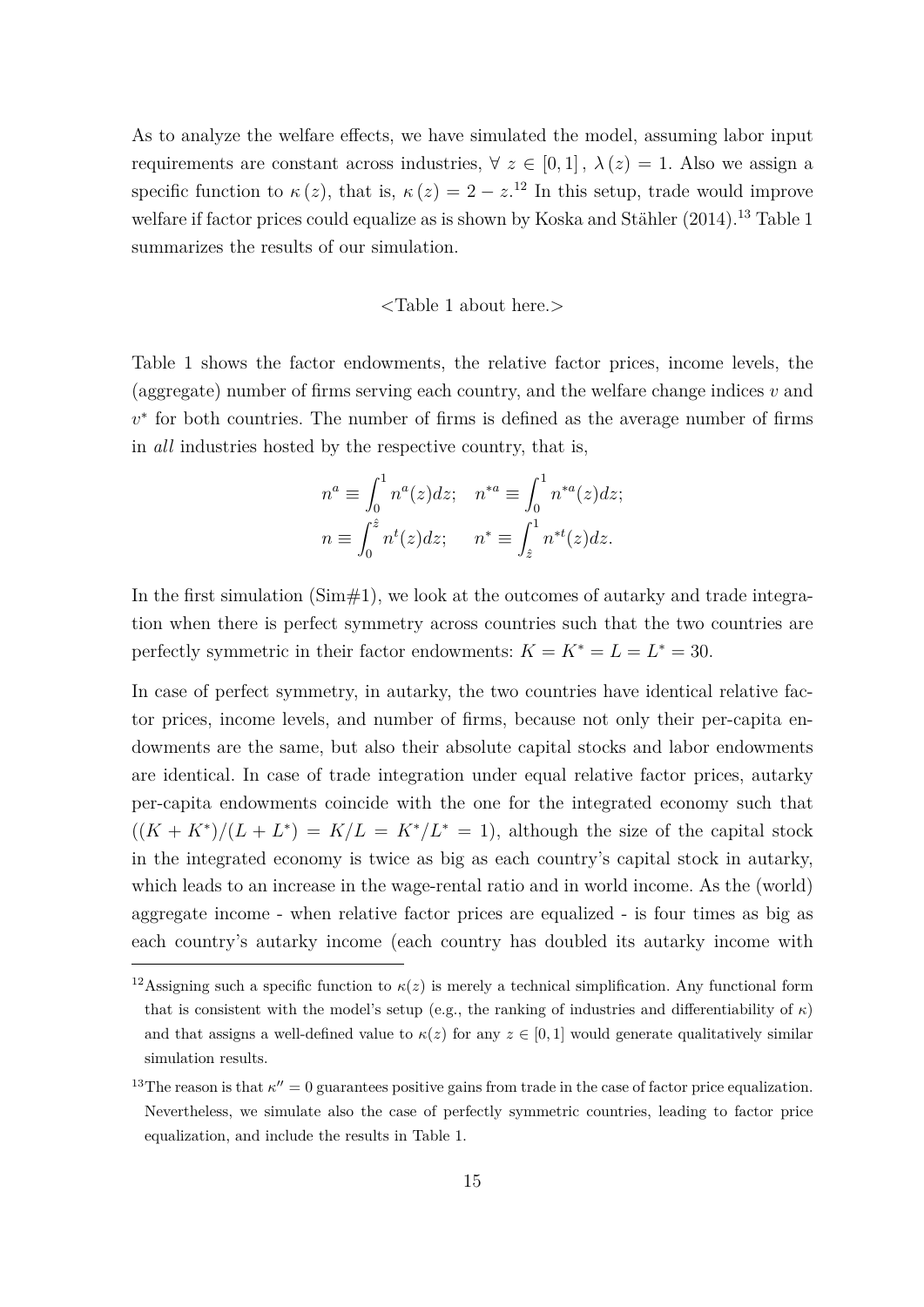trade integration), the aggregate number of firms serving both markets  $(n + n^*)$  is now twice as big as the aggregate number of firms serving each market in autarky  $(n^a = n^{*a})$ . Although the number of firms located in each country is ambiguous, it is straightforward to show that firm-level output for capital-intensively produced goods and per-capita consumption in these goods increase, whereas firm-level output and per-capita consumption for all other goods decrease.

Our simulation results confirm that, given  $\lambda$  and  $\kappa$ , where  $\kappa'' = 0$ , each country's welfare (and overall welfare) improves when the two countries that are perfectly symmetric in their factor endowments engage in free trade. The intuition is as follows. The aggregate number of firms in the FPE equilibrium is equal to the sum of each country's aggregate autarky number of firms, although the integrated market is larger and carries more firms as compared to each country's market under autarky:  $(n + n^*) > n^a = n^{*a}$ . Moreover, trade integration increases production costs relative to establishment costs as the FPE wage-rental ratio is almost twice as high as each country's autarky wage-rental ratio. This has an implication for autarky distortions such that firm-level output increases in industries where firm entry in autarky was too moderate, and it decreases in industries where firm entry in autarky was too excessive. Similarly, per-capita consumption in industries where firm entry in autarky was too moderate increases. Finally, we shall recall that any distortion in this simulation is symmetric across countries.

In all other simulations (Sim#2 − 11), we scrutinize the outcomes of the NFPE case, simply by looking at the two countries that are sufficiently asymmetric in their factor endowments such that there exists an NFPE equilibrium. We shall note that, in  $\text{Sim} \#2 - 11$ , the factor endowments are outside the FPE set.<sup>14</sup> The simulations differ such that we increase the capital stock of the capital-abundant, domestic country by 10. We see that this increase in the domestic capital stock increases the wage-rental ratio in the domestic country both in autarky and under free trade. However, the increase under free trade is much larger. At the same time, it is straightforward to show that the increases in the wage-rental ratios from autarky to trade for both countries, that is,  $w/w^a$  and  $(w^*/r^*)/w^{*a}$ , do not change much across these simulations. This has the implication that  $\hat{z}$  is roughly equal to 0.5 across all simulations and decreases only marginally with an increase in *K*.

Both countries gain from trade in the first three simulations  $(Sim#2-4)$ , but once  $K = 60$  is reached, it is only the foreign country that gains, and these gains increase

 $14$ The computations of all simulations are available upon request.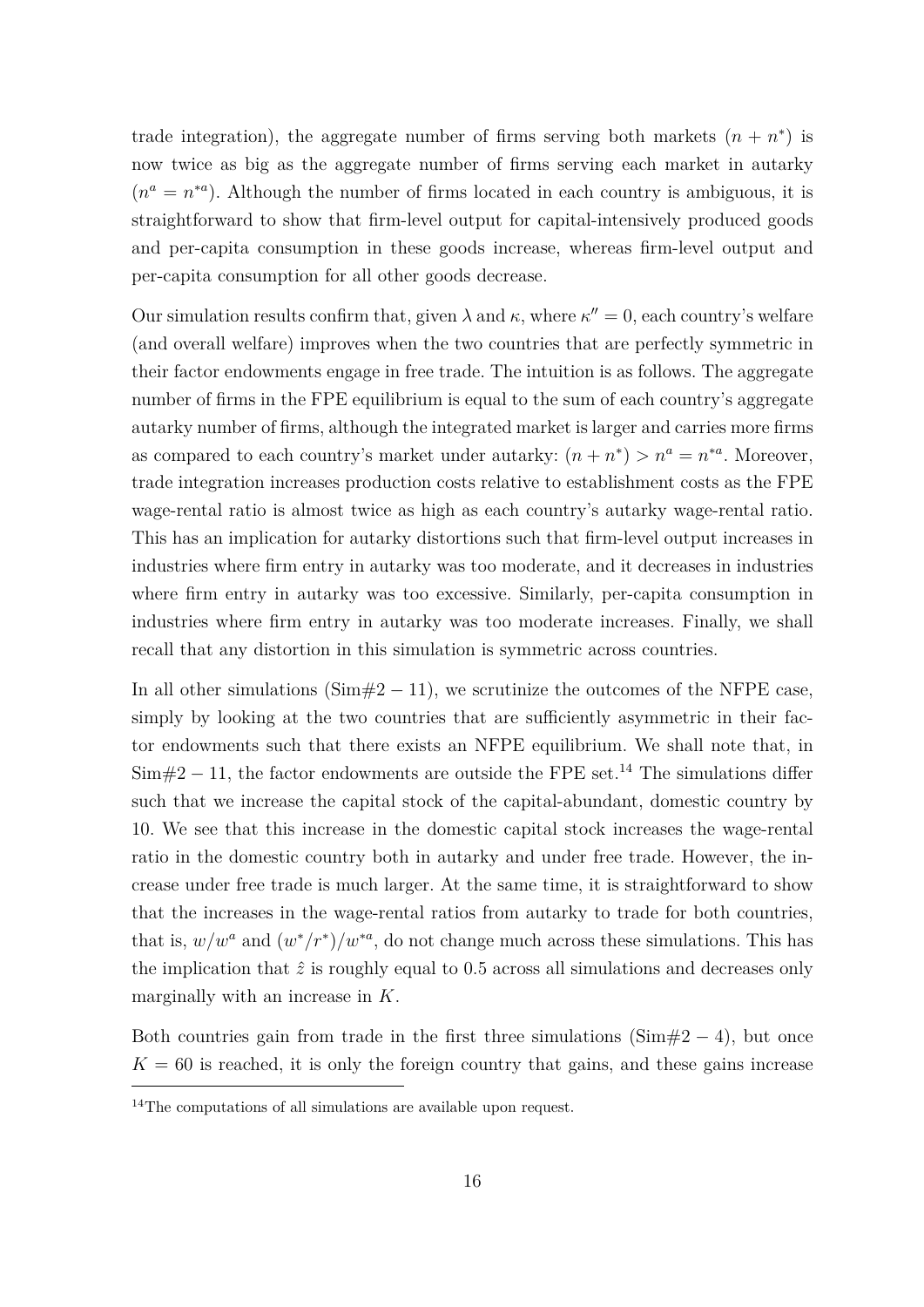when the domestic capital stock is increased further. For the domestic country, the gains from trade become smaller over the whole range and turn negative after  $\text{Sim} \#4$ which shows that trade may reduce welfare and proves

**Proposition 8** *In the case that trade does not equalize factor prices, trade may reduce a country's welfare even if parameters are such that the welfare effects were unambiguously positive in an equilibrium in which relative factor prices had been equalized.*

Proposition 8 is interesting because it is in contrast to the common view that specialization is the key for gains from trade. Why does trade make the domestic country even suffer if it does not equalize factor prices at the same time? The increase in the wage-rental ratio has ambiguous effects: on the one hand, it becomes relatively less expensive to establish a firm, and this reduces entry distortions for the industries hosted by the domestic country; on the other hand, it becomes more expensive to run a firm which leads to a reduction in firm size. The last effect will be pronounced when the capital stock is relatively large compared to the foreign country.

Since the changes in the wage-rental ratio and  $\hat{z}$  are not strong, the key for understanding the asymmetric welfare effect is the comparison of the average numbers of firms before and after trade. Due to a nearly unchanged  $\hat{z}$ , the average number of firms in the foreign country goes up from 13 to 16 from autarky to trade in all simulations. In autarky, however, the foreign country had to host all industries, and thus it is clear that less than 13 were active on average in the range  $z \in [0, 0.5]$ . Furthermore, this country now exploits its comparative advantage and establishes firms only in labor-intensive industries under free trade. Thus, the average number of firms in the range  $z \in [0.5, 1]$ must have been less than 16 under autarky as it also had to host capital-intensive industries under autarky. Hence, this country experiences a strong welfare gain because many more domestic firms serve the range  $z \in [0, 0.5]$  under free trade.

The (large) domestic country, however, faces a trade-off. On the one hand, it specializes in the range  $z \in [0, 0.5]$  which is clearly a welfare gain. In this range, more firms are active on average because the range  $z \in [0.5, 1]$  will not be hosted anymore under free trade. On the other hand, it now imports commodities in this range from the (small) foreign country which establishes on average 16 firms in these industries. If  $K = 30$  (Sim#2),  $n^a = 20.38$  and since  $z \in [0.5, 1]$  does not require much investment, more than 20 firms have been active in these industries under autarky. Thus, trade increases the domestic markup for these commodities, leading to a domestic welfare loss. For a sufficiently small asymmetry, however, the specialization gain dominates this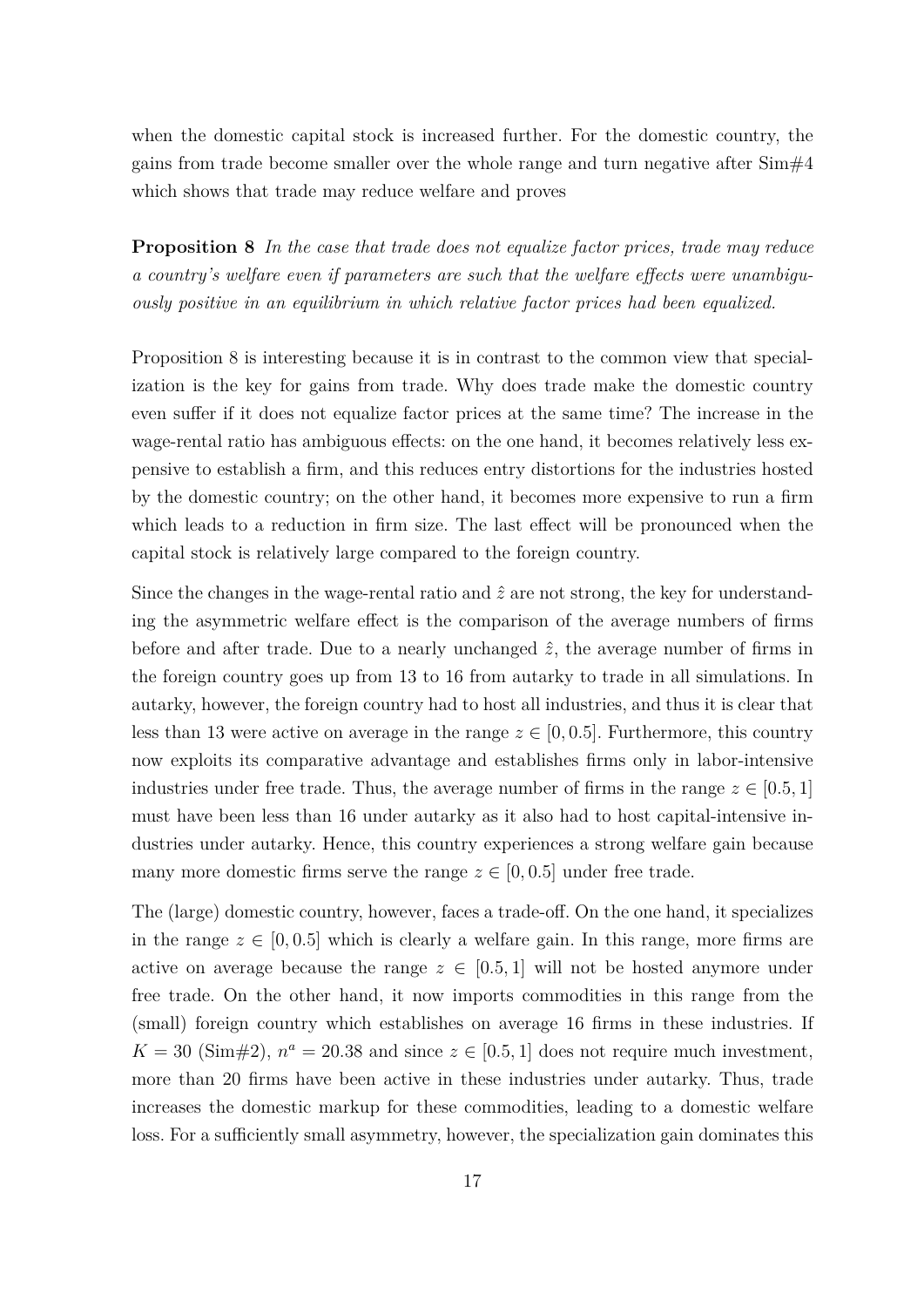welfare loss. But with an increase in *K*, the overall welfare effect becomes negative. For example, if  $K = 120$  (Sim#11), more than 81 firms have been active on average in the range  $z \in [0.5, 1]$  under autarky which are replaced by only 16 foreign firms under free trade, leading to a substantial decrease in domestic consumption of labor-intensively produced goods. In this sense, the foreign country is too small for the domestic country.

Note carefully that the small change of  $\hat{z}$  with  $K$  implied by our simulation is favorable for domestic welfare gains in case of substantial asymmetries. If ˆ*z* dropped substantially, specialization gains would affect a smaller range of industries and the (small) foreign country would have to host even more industries. Last but not least, the overall (net) change in (world) welfare seems to be positive such that the positive change in the foreign country's welfare in our simulations is always larger than the negative change in the domestic country's welfare. Therefore we may argue that the foreign firm could theoretically compensate the domestic firm so that both countries gain from trade.

## **5 Concluding remarks**

This paper has studied the implications of different factor prices on the patterns of and gains from trade in a multi-industry general equilibrium model of oligopolistic competition and free market entry in which all industries are subject to increasing returns to scale. As in Koska and Stähler (2014), building on the famous Dornbusch-Fischer-Samuelson (DFS) model and focusing only on the equilibrium with factor price equalization, differences in both absolute and relative factor endowments give rise to trade in our model. The difference is that we have focused on inter-industry trade. We have considered two countries that are sufficiently asymmetric in terms of factor endowments, two factors of production that play different roles, and free market entry and exit that depends on both absolute and relative factor endowments. Hence, also the capital market is endogenous. We have shown that the general equilibrium effects of factor price changes play a crucial role for the welfare effects of trade.

In particular, we have shown that there is no coexistence of domestic and foreign firms in the same industry if factor prices are different between the countries, and that oligopolistic competition does not reverse the specialization patterns as they are well known from classical trade models. Unless one country specializes in production of a sufficiently small range of goods, the wage-rental ratio increases in both countries. While markets become larger due to trade integration, also production costs increase.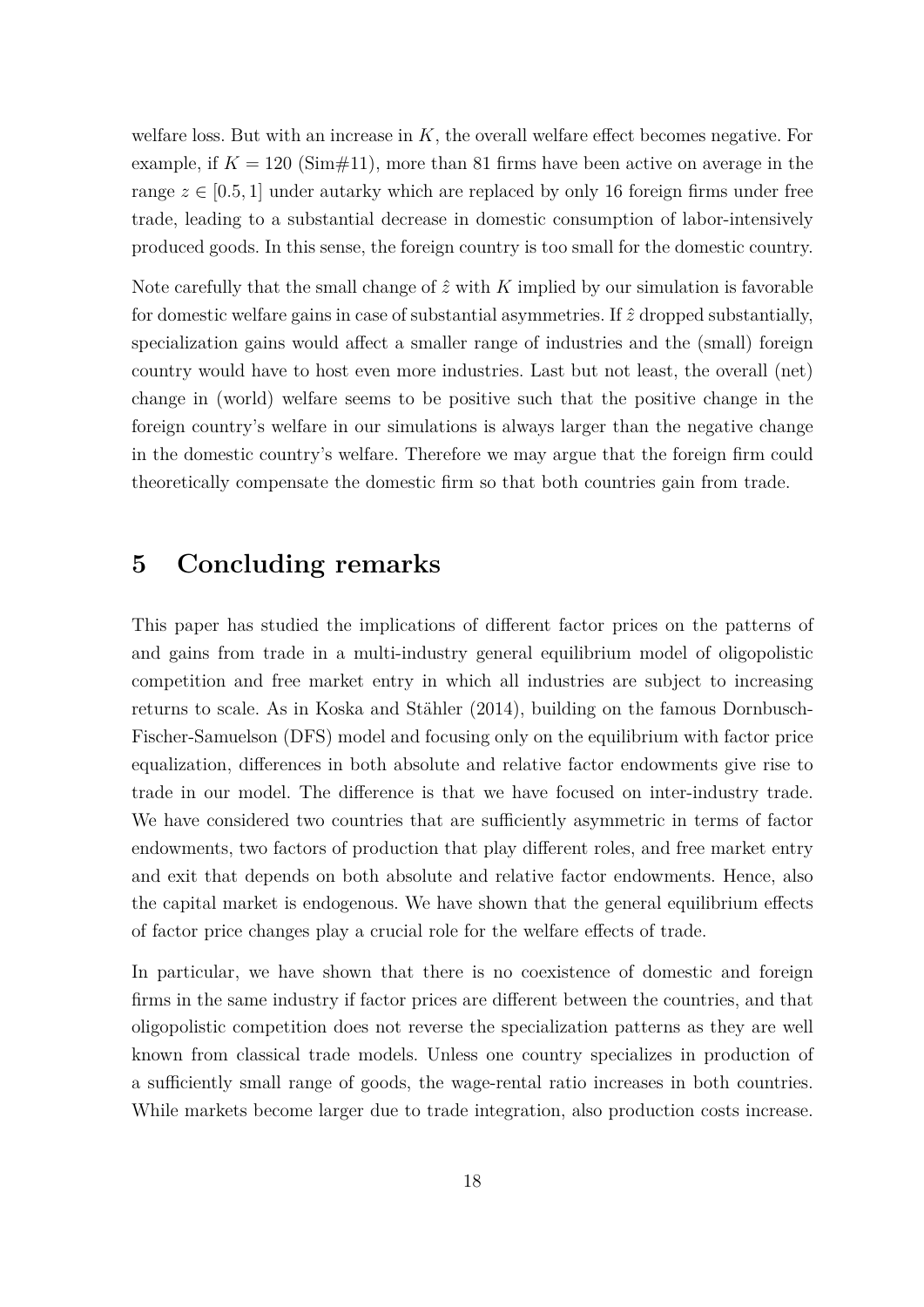If the countries are sufficiently asymmetric in terms of their capital endowments, then a beneficial rationalization effect of free trade under different factor prices will be materialized unambiguously only in industries that are hosted by South, whereas the trade-induced changes in firm size and/or per-capita consumption are ambiguous. In an equilibrium in which factor prices do not equalize, the general equilibrium effects may make a country worse off. This is especially the case when countries are sufficiently asymmetric in their factor endowments such that the capital stock of one country is sufficiently large compared to that of the other country. In such a situation, when the two countries engage in free trade, the wage-rental ratio in the capital-abundant country substantially increases, with which establishing a firm becomes relatively cheap, reducing entry distortions for the capital-abundant country hosting capital-intensive industries. However, a small country may not be able to host a sufficiently large number of firms in labor-intensive industries, despite the specialization gains. Provided there is sufficient asymmetry in relative factor endowments, this effect is not overcompensated by the capital-abundant country's gains from specialization.

## **Appendix**

#### **A.1 Proof of Proposition 1**

In an integrated market:  $Y(z) = \sum_i y_i(z) + \sum_i y_i^*$  $i^*(z)$ . The first-order conditions are

$$
\frac{\partial \Pi_i(z)}{\partial y_i(z)} = p(z) - \lambda(z)w + p_{Y(z)}(z)y_i(z)
$$

$$
= \frac{I^w}{Y(z)} - \lambda(z)w - \frac{I^w y_i(z)}{Y(z)^2} = 0,
$$

$$
\frac{\partial \Pi_i^*(z)}{\partial y_i^*(z)} = p(z) - \lambda(z)w^* + p_{Y(z)}(z)y_i^*(z)
$$

$$
= \frac{I^w}{Y(z)} - \lambda(z)w^* - \frac{I^w y_i^*(z)}{Y(z)^2} = 0.
$$

All firms within industry *z* are symmetric such that  $Y(z) = n(z)y_i(z) + n^*(z)y_i^*$ *i* (*z*). Using symmetry, we find that

$$
y_i(z) = \frac{I^w(n(z) + n^*(z) - 1)(n^*(z)w^* - (n^*(z) - 1)w)}{\lambda(z)(n(z)w + n^*(z)w^*)^2},
$$
  

$$
y_i^*(z) = \frac{I^w(n(z) + n^*(z) - 1)(n(z)w - (n(z) - 1)w^*)}{\lambda(z)(n(z)w + n^*(z)w^*)^2},
$$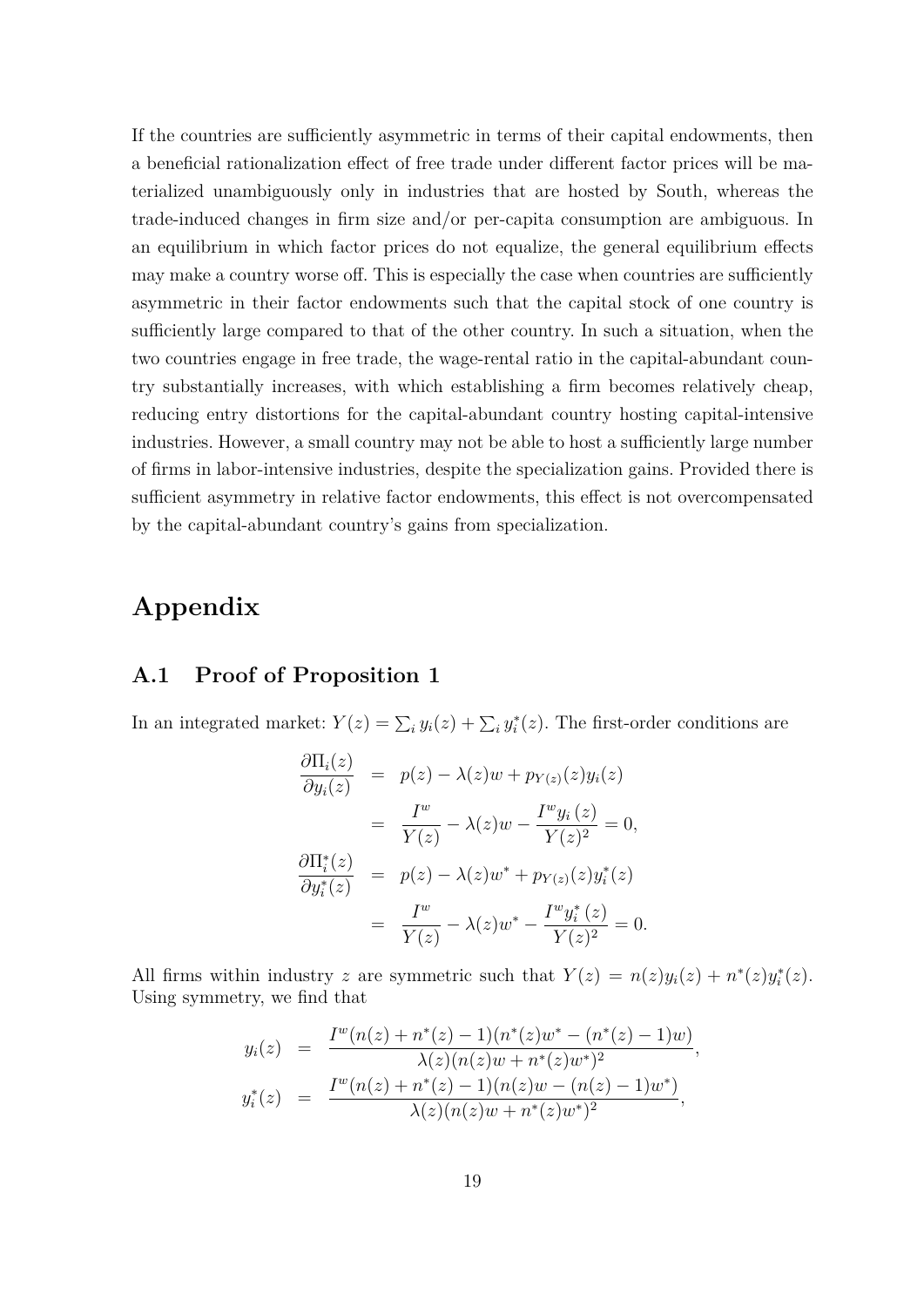leading to maximized profits

$$
\Pi_i(z) = \frac{I^w(n^*(z)w^* - (n^*(z) - 1)w)^2}{(n(z)w + n^*(z)w^*)^2} - r\kappa(z) = 0,
$$
  

$$
\Pi_i^*(z) = \frac{I^w(n(z)w - (n(z) - 1)w^*)^2}{(n(z)w + n^*(z)w^*)^2} - r^*\kappa(z) = 0,
$$

which are equal to zero in equilibrium. Coexistence requires that both equations are independent. However, differentiation of maximized profits w.r.t.  $n(z)$  and  $n^*(z)$  leads to

$$
|J| = \frac{\partial \Pi_i(z)}{\partial n(z)} \frac{\partial \Pi_i^*(z)}{\partial n^*(z)} - \frac{\partial \Pi_i(z)}{\partial n^*(z)} \frac{\partial \Pi_i^*(z)}{\partial n(z)} = 0,
$$

which shows that the Jacobian is zero and proves that coexistence is impossible for different factor prices.

#### **A.2 Proof of Proposition 2**

Define the following functions

$$
\theta(z) = w\left(1 - \sqrt{\frac{r^*\kappa(z)}{I^w}}\right), \phi(z) = w^*\left(1 - \sqrt{\frac{\kappa(z)}{I^w}}\right).
$$

Using the domestic rental as a numeraire, that is  $r = 1$ , at  $\hat{z} : \theta(\hat{z}) = \phi(\hat{z})$ . Differentiation yields

$$
\theta'(z) = -\frac{w}{2} \sqrt{\frac{r^*}{I^w \kappa(z)}} \kappa'(z) > 0, \phi'(z) = -\frac{w^*}{2} \sqrt{\frac{1}{I^w \kappa(z)}} \kappa'(z) > 0.
$$

At any intersection of  $\theta(z)$  and  $\phi(z)$  in the  $\theta/\phi - z$ –space, either  $\theta'(z) \geq \phi'(z)$  or  $\theta'(z) < \phi'(z)$ . If  $\theta'(z) \ge \phi'(z)$ , prices are (weakly) lower for all  $z < (>)\hat{z}$  in the domestic (foreign) country and it must be that  $\sqrt{r^*}w \geq w^*$ . On the contrary, if  $\theta'(z) < \phi'(z)$ , prices are lower for all  $z < (>)\hat{z}$  in the foreign (domestic) country and it must be that  $\sqrt{r^*}w < w^*$ . Hence, there can be only one  $\hat{z}$  as two intersections would warrant  $\sqrt{r^*}w \geq w^*$  and  $\sqrt{r^*}w < w^*$  at the same time.

## **A.3 Proof of Proposition 4**

A direct implication of Proposition 2 is that a certain vector of factor prices implies a unique  $\hat{z}$ . Suppose that  $\hat{z}$  is given. Differentiating the equilibrium conditions

$$
wL + K - \hat{z}I^{w} = 0,
$$
  
\n
$$
K - \sqrt{I^{w}} \int_{0}^{\hat{z}} \sqrt{\kappa(z)} dz = 0,
$$
  
\n
$$
K^{*} - \sqrt{\frac{I^{w}}{r^{*}}} \int_{\hat{z}}^{1} \sqrt{\kappa(z)} dz = 0,
$$
  
\n
$$
I^{w} - wL - K - w^{*}L^{*} - r^{*}K^{*} = 0
$$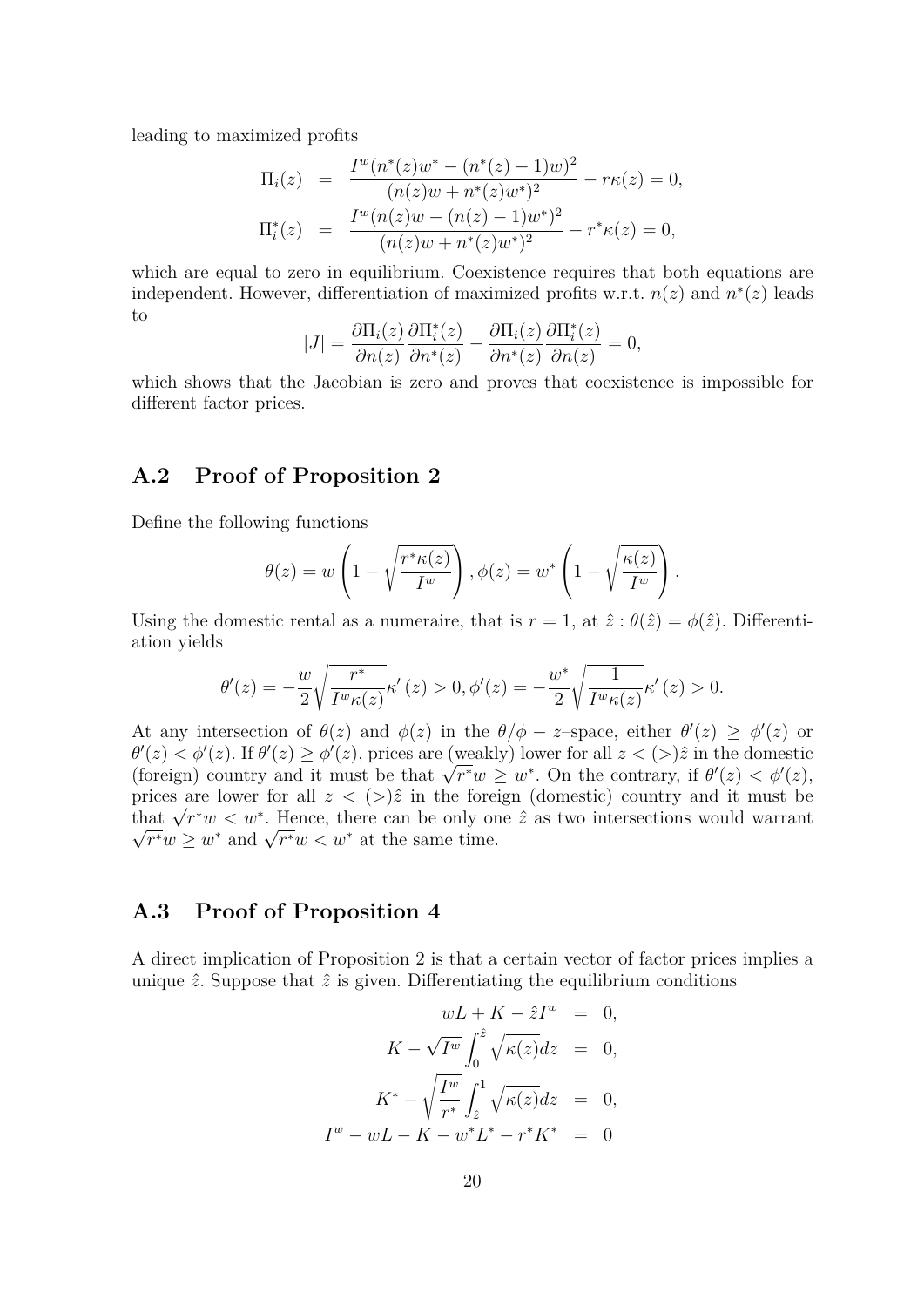yields

$$
\begin{bmatrix} L & 0 & 0 & \hat{z} \\ 0 & 0 & 0 & \xi_{24} \\ 0 & 0 & \xi_{33} & \xi_{34} \\ -L & -L^* & -K^* & 1 \end{bmatrix} \begin{bmatrix} dw \\ dw^* \\ dr^* \\ dI^w \end{bmatrix} = 0, \qquad (A.1)
$$

where

$$
\xi_{24} = -\frac{1}{2} \sqrt{\frac{1}{I^w}} \int_0^{\hat{z}} \sqrt{\kappa(z)} dz < 0
$$
  

$$
\xi_{33} = \frac{1}{2r^*} \sqrt{\frac{I^w}{r^*}} \int_{\hat{z}}^1 \sqrt{\kappa(z)} dz > 0
$$
  

$$
\xi_{34} = -\frac{1}{2} \sqrt{\frac{1}{I^w r^*}} \int_{\hat{z}}^1 \sqrt{\kappa(z)} dz < 0.
$$

The Jacobian determinant of the matrix in (A.1) is equal to *ξ*24*ξ*33*LL*<sup>∗</sup> and is thus unambiguously negative. The unambiguous sign implies that there is one and only one vector of factor prices for a given  $\hat{z}$  and, due to Proposition 2, one and only one  $\hat{z}$  for any vector of factor prices, and the equilibrium is unique.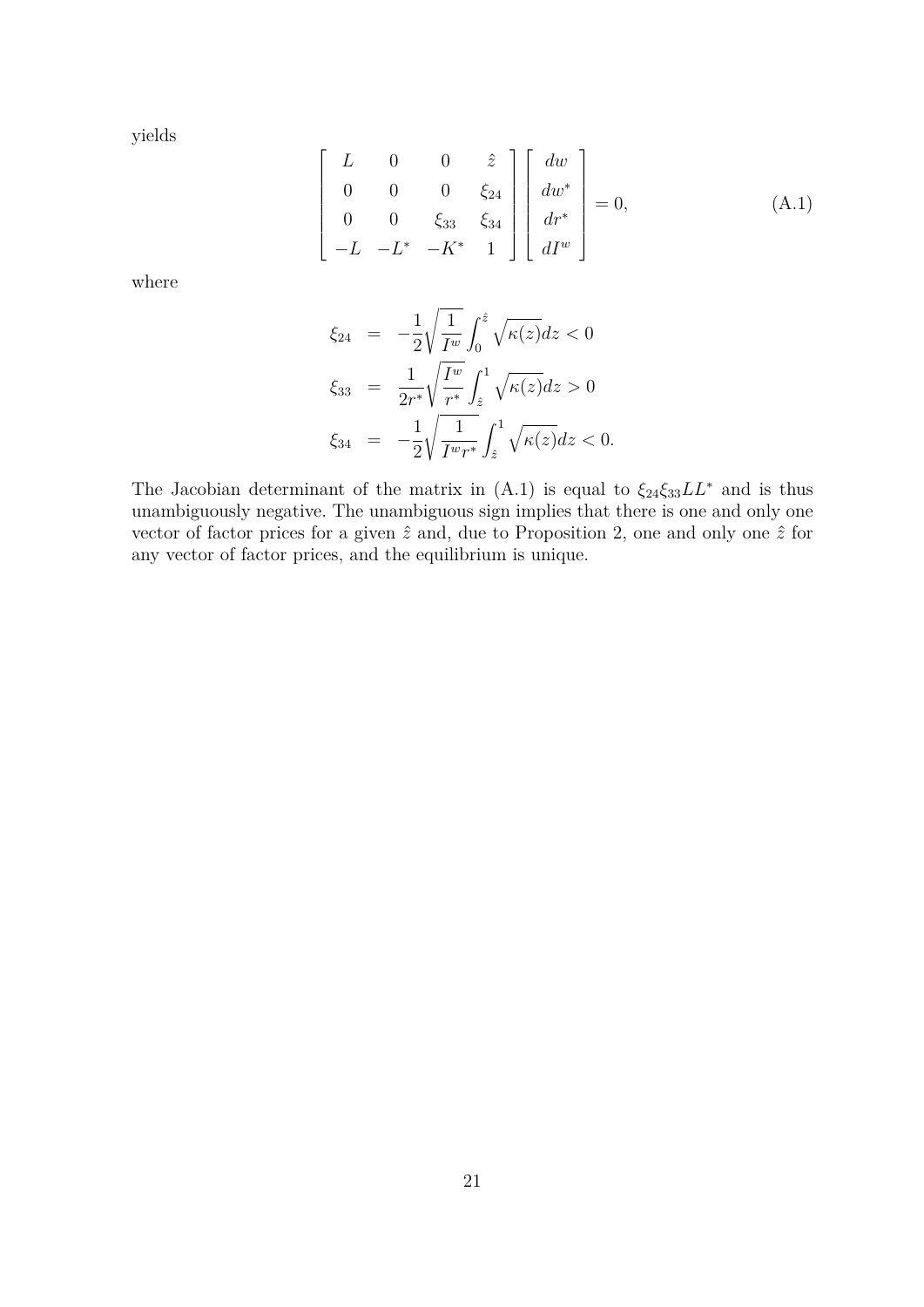### Table 1: Simulation Results

|                | Factor Endowments                   |       |    |       |        | Relative Factor Prices |        |        |       |         | Income       |          |       | $#$ Firms |                  |       |                 | Welfare Change    |  |
|----------------|-------------------------------------|-------|----|-------|--------|------------------------|--------|--------|-------|---------|--------------|----------|-------|-----------|------------------|-------|-----------------|-------------------|--|
| Sim#           | Κ                                   | $K^*$ | L  | $L^*$ | $w^a$  | $w^{*a}$               | w      | $w^*$  | $r^*$ | $I^a$   | $I^{\ast a}$ | $I^w$    | $n^a$ | $n^{*a}$  | $\boldsymbol{n}$ | $n^*$ | $v \times 10^8$ | $v^* \times 10^8$ |  |
|                | Perfectly symmetric countries (FPE) |       |    |       |        |                        |        |        |       |         |              |          |       |           |                  |       |                 |                   |  |
| 1              | 30                                  | 30    | 30 | 30    | 19.19  | 19.19                  | 39.38  | 39.38  | 1.00  | 605.71  | 605.71       | 2422.87  | 20.38 | 20.38     | 40.77            |       | 985.99          | 985.99            |  |
|                | Asymmetric countries (NFPE)         |       |    |       |        |                        |        |        |       |         |              |          |       |           |                  |       |                 |                   |  |
| $\overline{2}$ | 30                                  | 20    | 30 | 30    | 19.19  | 8.30                   | 33.26  | 33.02  | 1.58  | 605.71  | 269.20       | 2050.53  | 20.38 | 13.59     | 17.20            | 16.11 | 813.77          | 2587.37           |  |
| 3              | 40                                  | 20    | 30 | 30    | 34.56  | 8.30                   | 59.59  | 58.76  | 2.82  | 1076.83 | 269.20       | 3647.28  | 27.18 | 13.59     | 22.95            | 16.11 | 317.86          | 2675.72           |  |
| $\overline{4}$ | 50                                  | 20    | 30 | 30    | 54.41  | 8.30                   | 93.55  | 91.85  | 4.41  | 1682.55 | 269.20       | 5700.64  | 33.98 | 13.59     | 28.69            | 16.10 | 101.98          | 2721.91           |  |
| $\overline{5}$ | 60                                  | 20    | 30 | 30    | 78.76  | 8.30                   | 135.13 | 132.31 | 6.36  | 2422.87 | 269.20       | 8210.60  | 40.77 | 13.59     | 34.43            | 16.10 | $-9.62$         | 2749.94           |  |
| 6              | 70                                  | 20    | 30 | 30    | 107.59 | 8.30                   | 184.33 | 180.13 | 8.66  | 3297.79 | 269.20       | 11177.20 | 47.57 | 13.59     | 40.17            | 16.10 | $-74.02$        | 2768.64           |  |
| $\overline{7}$ | 80                                  | 20    | 30 | 30    | 140.91 | 8.30                   | 241.15 | 235.31 | 11.31 | 4307.32 | 269.20       | 14600.30 | 54.36 | 13.59     | 45.91            | 16.10 | $-114.13$       | 2781.94           |  |
| 8              | 90                                  | 20    | 30 | 30    | 178.71 | 8.30                   | 305.59 | 297.85 | 14.32 | 5451.45 | 269.20       | 18480.10 | 61.16 | 13.59     | 51.66            | 16.10 | $-140.56$       | 2791.87           |  |
| 9              | 100                                 | 20    | 30 | 30    | 221.00 | 8.30                   | 377.65 | 367.76 | 17.69 | 6730.19 | 269.20       | 22816.50 | 67.96 | 13.59     | 57.40            | 16.10 | $-158.74$       | 2799.55           |  |
| 10             | 110                                 | 20    | 30 | 30    | 267.78 | 8.30                   | 457.34 | 445.03 | 21.41 | 8143.53 | 269.20       | 27609.40 | 74.75 | 13.59     | 63.14            | 16.10 | $-171.68$       | 2805.66           |  |
| 11             | 120                                 | 20    | 30 | 30    | 319.04 | 8.30                   | 544.65 | 529.66 | 25.48 | 9691.47 | 269.20       | 32859.00 | 81.55 | 13.59     | 68.88            | 16.10 | $-181.13$       | 2810.63           |  |

Notes: The superscript a denotes the case of autarky. The numeraire for relative factor prices is the rental, that is,  $r^a = 1$  for  $w^a$ ,  $r^{*a} = 1$  for  $w^{*a}$  and  $r = 1$  for  $w, w^*$  and  $r^*$ , respectively. The total number of firms in the integrated world  $(n + n<sup>*</sup>)$  is reported in case of FPE (Sim  $\#$  1) as the number of firms in each country is ambiguous. The results are reported only up to two decimals.